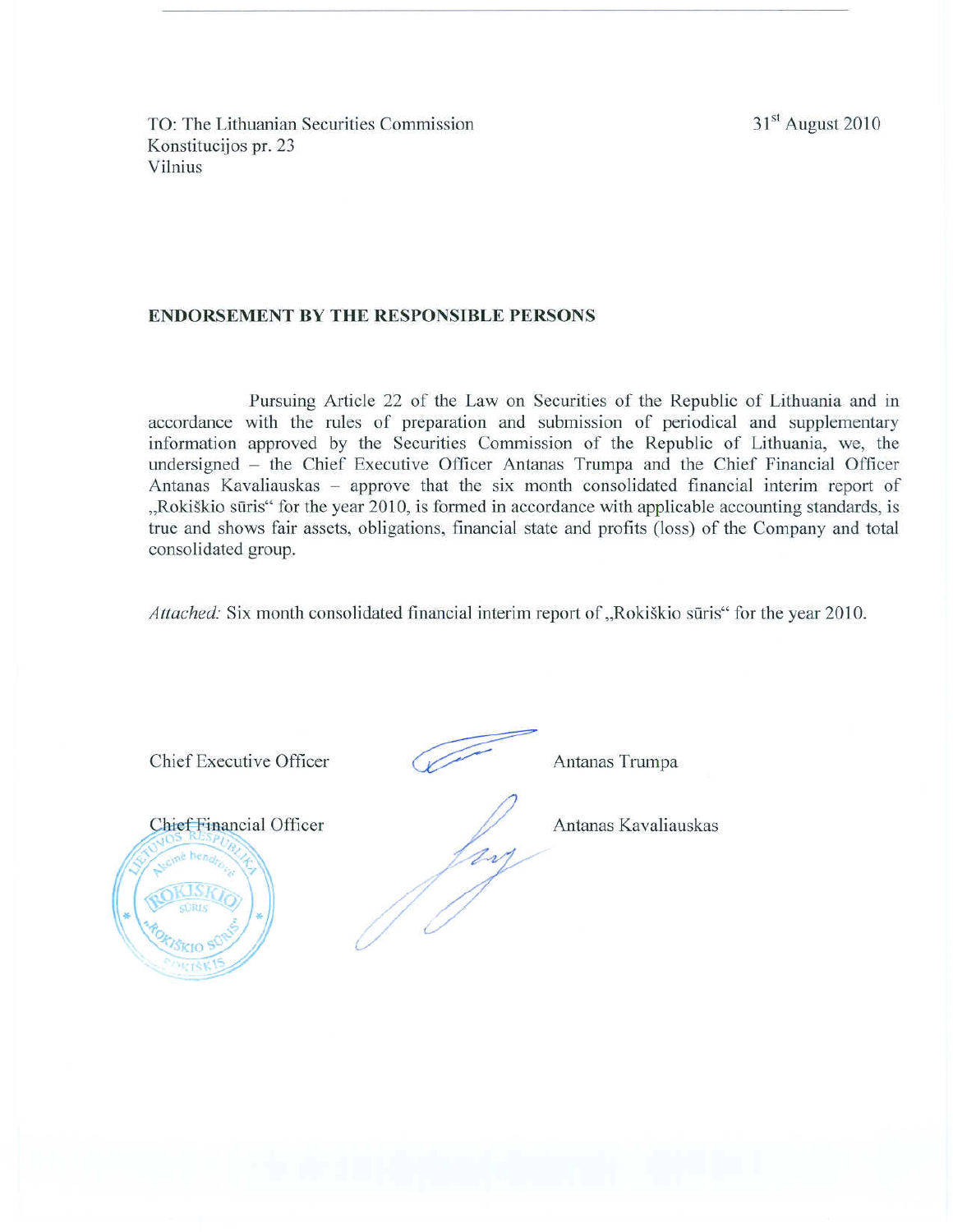



# **CONSOLIDATED FINANCIAL INTERIM STATEMENTS OF AB "ROKIŠKIO S**Ū**RIS" FOR SIX MONTH PERIOD FOR THE YEAR 2010**

*(Prepared in accordance with the rules of preparation and submission of periodical and supplementary information approved by the Securities Commission of the Republic of Lithuania)*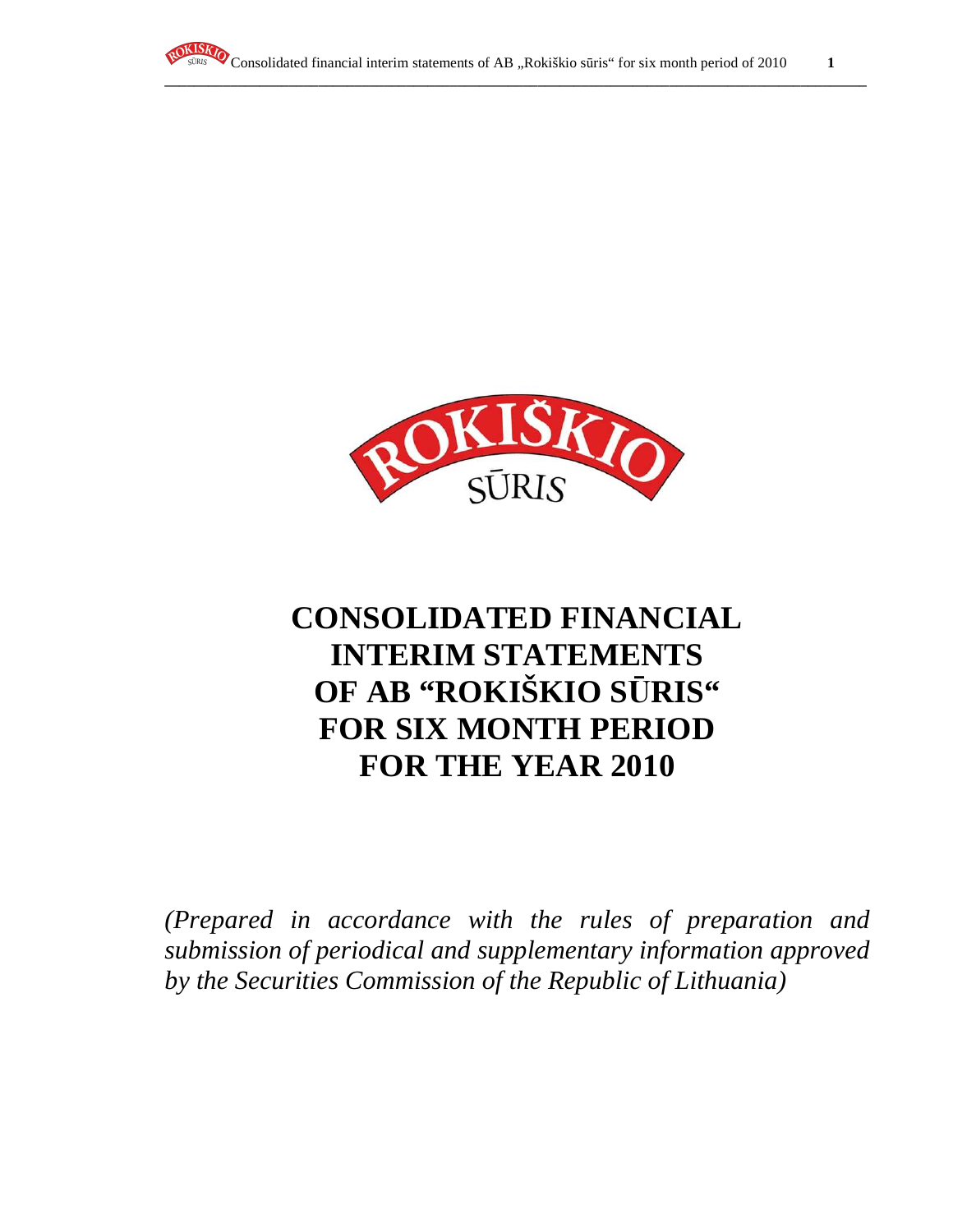# **AB "ROKIŠKIO S**Ū**RIS" CONSOLIDATED AND PARENT COMPANY'S FINANCIAL STATEMENTS as at 30th June 2010**

Company code 173057512, address: Pramonės g. 3, LT-42150 Rokiškis, Lithuania (prepared according to International Accounting Standards)

(All tabular amounts are in LTL '000 unless otherwise stated)

# **Consolidated Balance sheet**

|                                     | June 30, 2010 |         | December 31, 2009 |         | June 30, 2009 |         |
|-------------------------------------|---------------|---------|-------------------|---------|---------------|---------|
|                                     |               |         |                   |         |               |         |
| <b>PROPERTY</b>                     |               |         |                   |         |               |         |
| Long-term tangible assets           | 97 602        |         | 108 577           |         | 117 290       |         |
| Intangible assets (with prestige)   | 418           |         | 390               |         | 1 0 5 5       |         |
| Other receivables in a year         | 19576         |         | 18 165            |         | 28 5 63       |         |
|                                     |               | 117 596 |                   | 127 132 |               | 146 908 |
| <b>Current assets</b>               |               |         |                   |         |               |         |
| Inventories                         | 44 633        |         | 30 222            |         | 43 756        |         |
| Receivables and advance payments    | 67729         |         | 69 804            |         | 109 724       |         |
| Short-term investments              | 31736         |         | 19 377            |         | 1838          |         |
| Cash and cash equivalents           | 57748         |         | 101 187           |         | 4 4 8 8       |         |
|                                     |               | 201 846 |                   | 220 590 |               | 159 806 |
| <b>Total assests</b>                |               | 319 442 |                   | 347 722 |               | 306 714 |
| <b>EQUITY AND LIABILITIES</b>       |               |         |                   |         |               |         |
| <b>Capital and reserves</b>         |               |         |                   |         |               |         |
| Ordinary shares                     | 38 4 45       |         | 38 4 45           |         | 42716         |         |
| Share premium                       | 41 473        |         | 41 473            |         | 41 473        |         |
| Reserve for acquisition of treasury | 29 188        |         | 14 188            |         | 28 74 6       |         |
| shares                              |               |         |                   |         |               |         |
| Treasury shares                     |               |         |                   |         | (15492)       |         |
| Other reserves                      | 7433          |         | 7074              |         | 7074          |         |
| Retained earnings                   | 67 230        |         | 83 741            |         | 69 5 62       |         |
|                                     |               | 183 769 |                   | 184 921 |               | 174 079 |
| <b>Minority share</b>               |               | 675     |                   | 514     |               | 483     |
| <b>Non-current liabilities</b>      |               |         |                   |         |               |         |
| Non-current liabilities             |               |         | 137               |         | 8             |         |
| Deferred income                     | 6561          |         | 7 2 9 6           |         | 7 1 8 1       |         |
|                                     |               | 6 5 6 1 |                   | 7433    |               | 7189    |
| <b>Current liabilities</b>          |               |         |                   |         |               |         |
| Trade and other payables            | 60 528        |         | 50 234            |         | 51 252        |         |
| Income tax liabilities              | 2778          |         | 1 3 5 0           |         | 3 2 4 2       |         |
| Deferred income                     | 3 5 2 2       |         | 2983              |         | 3 0 1 8       |         |
| Povisions                           | 824           |         | 824               |         | 824           |         |
| Financial debts                     | 60785         |         | 99 4 63           |         | 66 627        |         |
|                                     |               | 128 437 |                   | 154 854 |               | 124 963 |
| <b>Total equity and liabilities</b> |               | 319 442 |                   | 347 722 |               | 306 714 |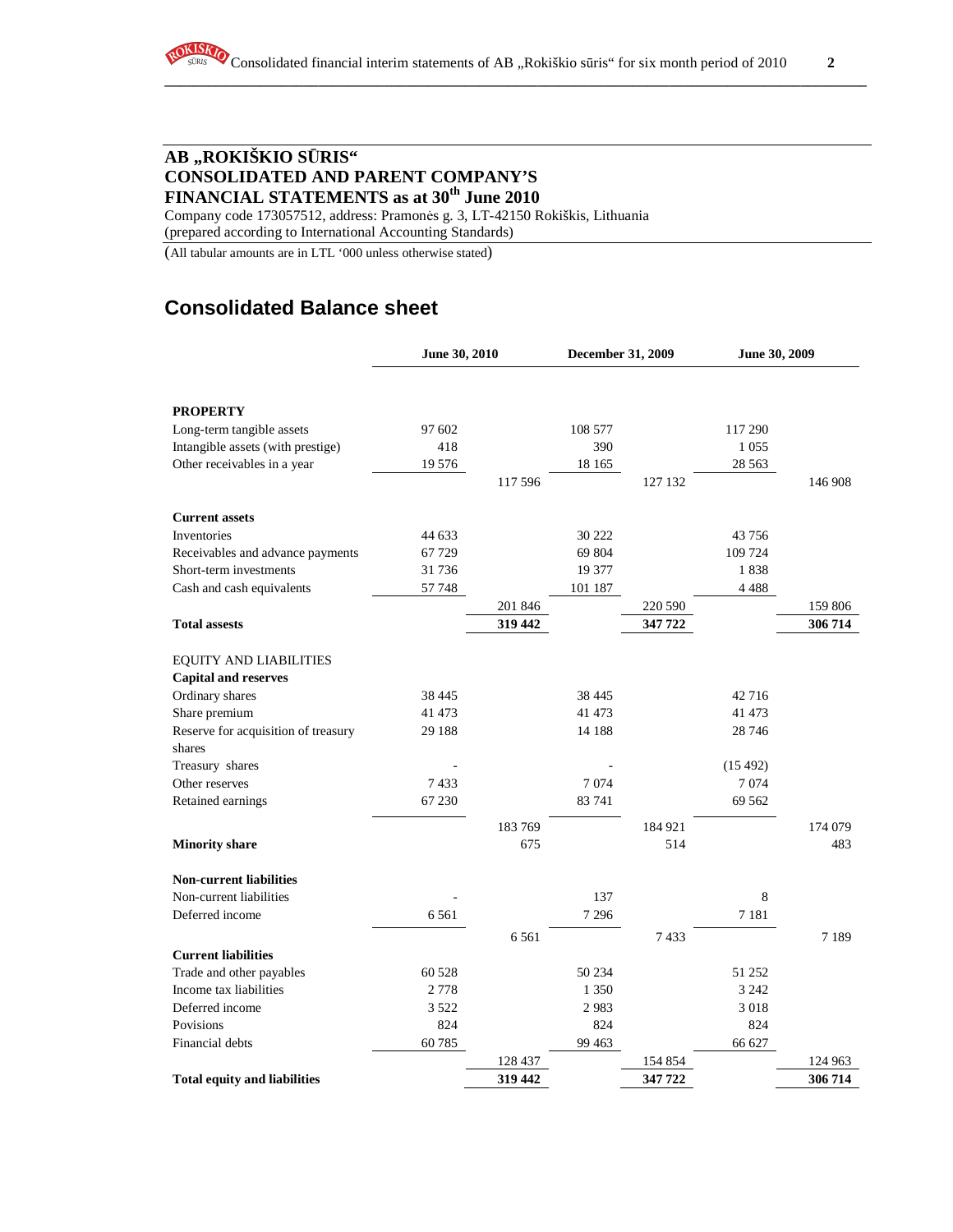# **AB "ROKIŠKIO S**Ū**RIS" CONSOLIDATED AND PARENT COMPANY'S FINANCIAL STATEMENTS as at 30th June 2010**

Company code 173057512, address: Pramonės g. 3, LT-42150 Rokiškis, Lithuania (prepared according to International Accounting Standards)

(All tabular amounts are in LTL '000 unless otherwise stated)

# **Statement of comprehensive income**

|                                            | 6 months ended June 30 |           | 3 months ended June 30 |          |
|--------------------------------------------|------------------------|-----------|------------------------|----------|
|                                            | 2010                   | 2009      | 2010                   | 2009     |
| Sales                                      | 227 770                | 274 335   | 127 207                | 147 301  |
| Cost of sales                              | (200 606)              | (232 541) | (108773)               | (120587) |
| <b>Gross profit</b>                        | 27 164                 | 41794     | 18 4 34                | 26714    |
| Selling and marketing expenses             | (24167)                | (36 476)  | (13084)                | (22473)  |
| <b>Operating profit (loss)</b>             | 2997                   | 5 3 1 8   | 5 3 5 0                | 4 2 4 1  |
| Finance costs                              | 905                    | (1507)    | (102)                  | (572)    |
| Profit before tax                          | 3 9 0 2                | 3811      | 5 2 4 8                | 3 6 6 9  |
| Income tax (accumulation)                  | (1371)                 | (3242)    | (1204)                 | (2688)   |
| <b>Operating activity income (loss)</b>    | 2 5 3 1                | 569       | 4 0 4 4                | 981      |
| Minority interests                         | 161                    | 210       | 145                    | 232      |
| Net profit (loss)                          | 2692                   | 779       | 4 1 8 9                | 1 2 1 3  |
| Other comprehensive income                 |                        |           |                        |          |
| Total comprehensive income for the<br>year | 2692                   | 779       | 4 1 8 9                | 1 2 1 3  |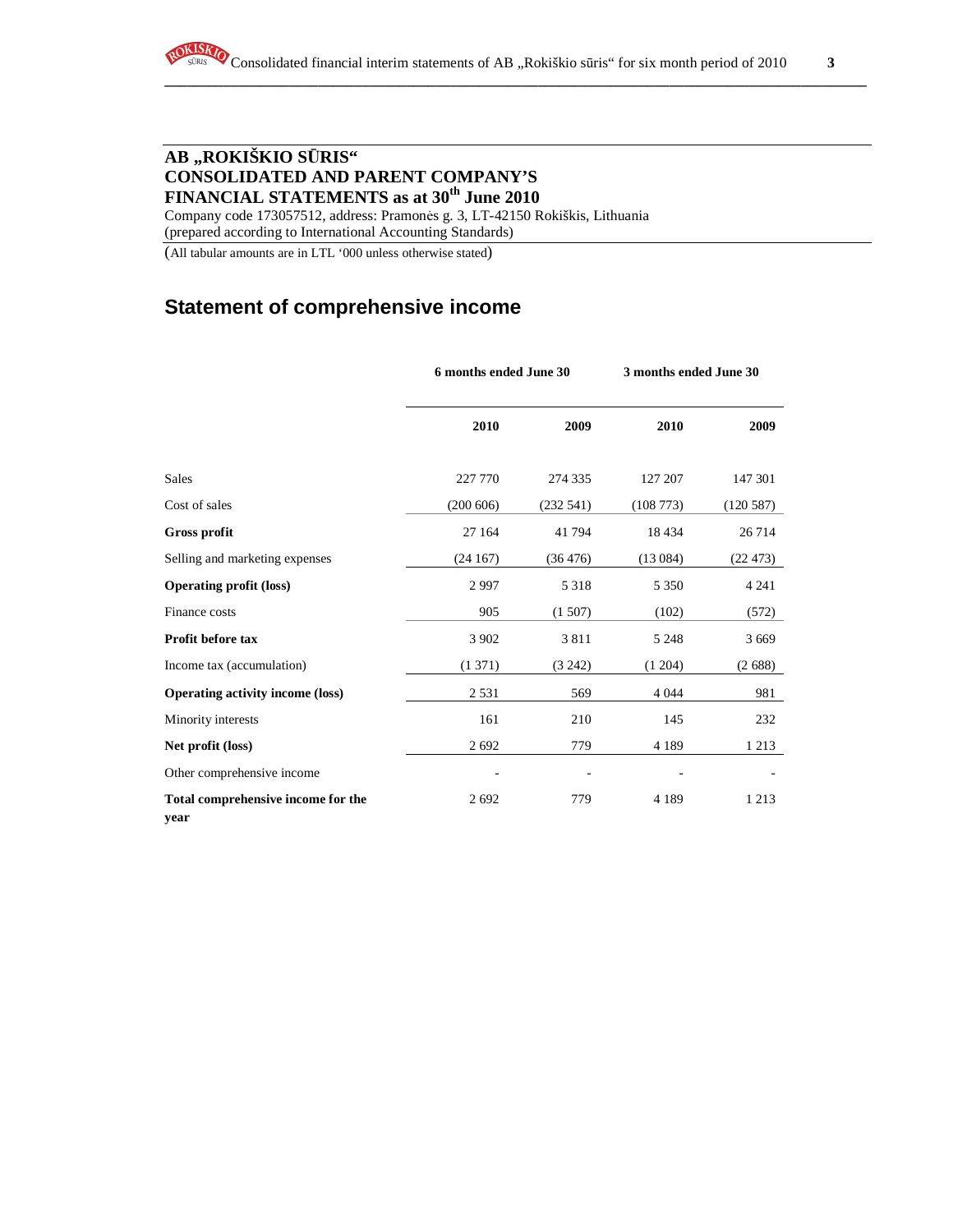# **AB "ROKIŠKIO S**Ū**RIS" CONSOLIDATED AND PARENT COMPANY'S FINANCIAL STATEMENTS as at 30th June 2010**

Company code 173057512, address: Pramonės g. 3, LT-42150 Rokiškis, Lithuania (prepared according to International Accounting Standards)

(All tabular amounts are in LTL '000 unless otherwise stated)

# **Consolidated cash flow statement**

|                                                                    | 6 months ended June 30 |            |  |  |
|--------------------------------------------------------------------|------------------------|------------|--|--|
| <b>Operating activities</b>                                        | 2010                   | 2009       |  |  |
| Profit before tax and minority interest                            | 3 9 0 2                | 3811       |  |  |
| Corrections:                                                       |                        |            |  |  |
| depreciation                                                       | 13 3 3 7               | 14 4 43    |  |  |
| depreciation (negative prestige not included)                      | 121                    | 128        |  |  |
| written off long-term tangible assets                              | 11                     | 49         |  |  |
| loss in long-term tangible asset sales<br>$\overline{\phantom{a}}$ |                        | 133        |  |  |
| interest expenses                                                  | 579                    | 1 507      |  |  |
| interest income<br>L.                                              | (280)                  | (178)      |  |  |
| net unrealized currency exchange profit                            | (53)                   | (113)      |  |  |
| export subsidies received                                          | (371)                  | (368)      |  |  |
| depreciation of long-term tangible asset support                   | (1502)                 | (1606)     |  |  |
| Circulating capital changes:                                       |                        |            |  |  |
| - inventories                                                      | (14411)                | 37 608     |  |  |
| - payables                                                         | 9 1 9 0                | 7 3 6 3    |  |  |
| - receivables and advance payments                                 | (9294)                 | (2183)     |  |  |
| Cash flows generated from operating activities                     | 1 2 2 9                | 60 5 94    |  |  |
| Interest paid                                                      | (579)                  | (1507)     |  |  |
| Income tax paid                                                    |                        | (1568)     |  |  |
| Net cash flows from investing activities                           | 650                    | 57 519     |  |  |
| <b>Investing activities</b>                                        |                        |            |  |  |
| Purchase of long-term tangible assets                              | (2381)                 | (2.474)    |  |  |
| Purchase of intangible assets                                      | (93)                   | (117)      |  |  |
| Loans granted to farmers and employees                             | (2599)                 |            |  |  |
| Proceeds from long-term tangible asset sales                       | 180                    | 254        |  |  |
| Repayments of loans granted to farmers and employees               | 2 3 3 3                | 3 3 8 9    |  |  |
| Interest received                                                  | 280<br>842             | 178<br>517 |  |  |
| Subsidies for long-term tangible assets                            |                        |            |  |  |
| Net cash flows from investing activities                           | (1438)                 | 1 747      |  |  |
| <b>Financing activities</b>                                        |                        |            |  |  |
| Acquisition of treasury shares                                     |                        |            |  |  |
| Finance lease principal payments                                   |                        | (15)       |  |  |
| Loans granted                                                      | 233 579                | 144 341    |  |  |
| Loan repayments received                                           | (252 781)              | (180 322)  |  |  |
| Dividends paid                                                     | (3844)                 |            |  |  |
| Net cash flows from financing activities                           | (23046)                | (35996)    |  |  |
| Net increase in cash and cash equivalents                          | (23834)                | 23 270     |  |  |
| Cash and cash equivalents at the beginning of the period           | 81 5 82                | (18782)    |  |  |
| Cash and cash equivalents at the end of the period                 | 57 748                 | 4 4 8 8    |  |  |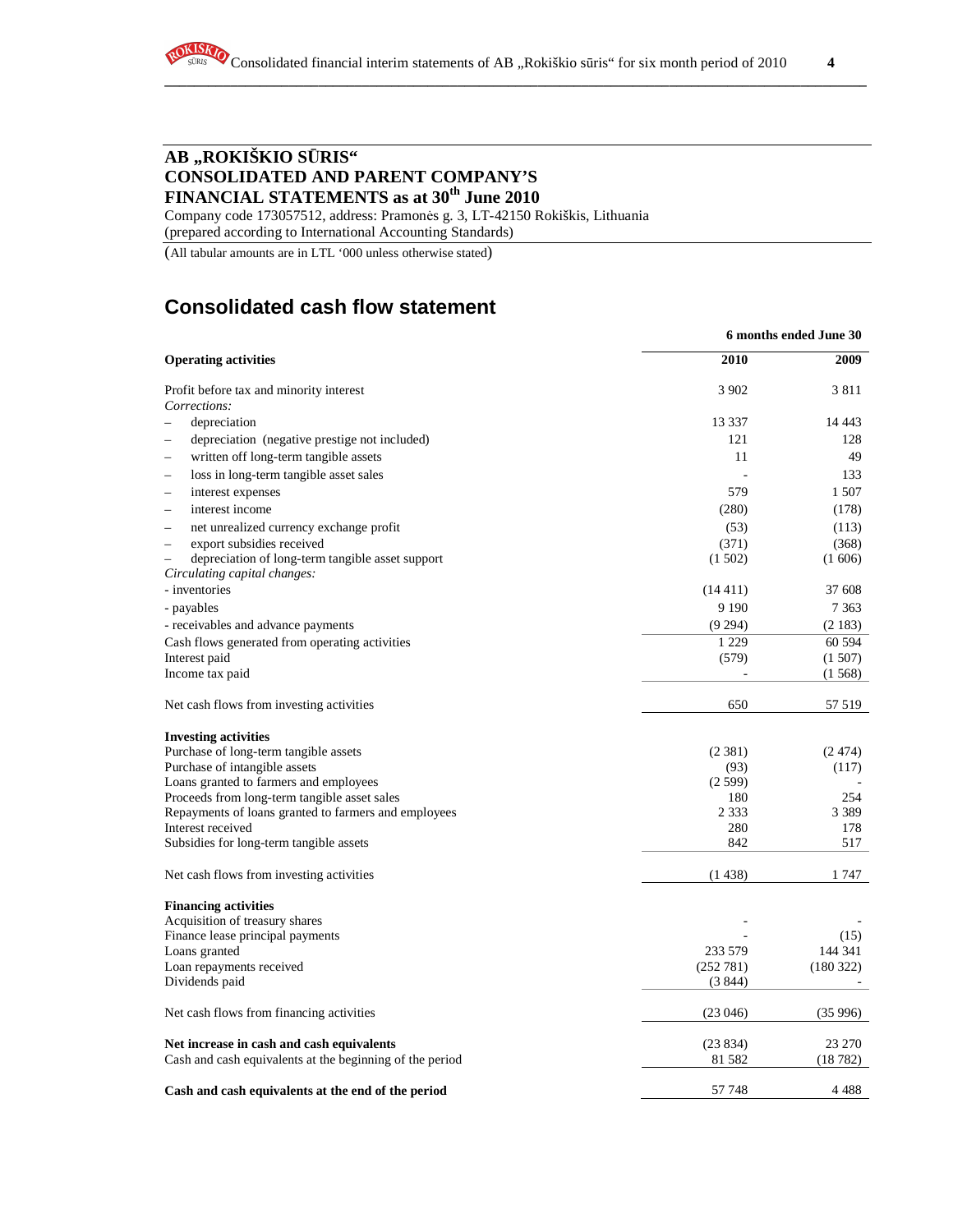# **AB "ROKIŠKIO S**Ū**RIS" CONSOLIDATED AND PARENT COMPANY'S FINANCIAL STATEMENTS as at 30th June 2010**

Company code 173057512, address: Pramonės g. 3, LT-42150 Rokiškis, Lithuania (prepared according to International Accounting Standards)

(All tabular amounts are in LTL '000 unless otherwise stated)

# **Consolidated Own Capital Change Statement (thousand LTL)**

|                                                                   | <b>Share</b><br>capital | <b>Share</b><br>premium | <b>Reserve for</b><br>acquisition<br>of treasury<br>shares | <b>Treasury</b><br>shares | Other<br>reserves        | <b>Retained</b><br>earnings | <b>Total</b> | <b>Minority</b><br>share | <b>Total</b> |
|-------------------------------------------------------------------|-------------------------|-------------------------|------------------------------------------------------------|---------------------------|--------------------------|-----------------------------|--------------|--------------------------|--------------|
| <b>Balance at 31st</b>                                            |                         |                         |                                                            |                           |                          |                             |              |                          |              |
| December 2008                                                     | 42 716                  | 41 473                  | 28 74 6                                                    | (15492)                   | 7 0 7 4                  | 68 993                      | 173 510      | 273                      | 173 783      |
| <b>Comprehensive income</b>                                       |                         |                         | $\overline{\phantom{a}}$                                   | $\overline{\phantom{a}}$  | $\overline{\phantom{a}}$ | 569                         | 569          | 210                      | 779          |
| <b>Balance at June 30,</b><br>2009                                | 42 716                  | 41 473                  | 28 74 6                                                    | (15492)                   | 7074                     | 69 5 62                     | 174 079      | 483                      | 174 562      |
| <b>Comprehensive income</b>                                       |                         |                         |                                                            |                           |                          | 14 179                      | 14 179       | 31                       | 14 210       |
| <b>Transactions with</b><br>owners                                |                         |                         |                                                            |                           |                          |                             |              |                          |              |
| <b>Acquisition of treasury</b><br>shares                          |                         |                         |                                                            | (3337)                    |                          |                             | (3337)       |                          | (3337)       |
| Decrease in share capital<br>/ cancellation of treasury<br>shares | (4271)                  |                         | (14558)                                                    | 18829                     |                          |                             |              |                          |              |
| <b>Transactions with</b><br>owners                                | (4271)                  |                         | (14558)                                                    | 15 4 92                   |                          |                             | (3337)       |                          | (3337)       |
| <b>Balance at 31st</b><br>December 2009                           | 38 4 45                 | 41 473                  | 14 188                                                     |                           | 7074                     | 83741                       | 184 921      | 514                      | 185 435      |
| Dividends relating to<br>2009                                     |                         |                         |                                                            |                           |                          | (3844)                      | (3844)       |                          | (3844)       |
| <b>Profit distribution</b>                                        |                         |                         | 15 000                                                     |                           | 359                      | (15359)                     |              |                          |              |
| <b>Comprehensive income</b>                                       |                         |                         |                                                            |                           |                          | 2692                        | 2692         | 161                      | 2853         |
| Balance at June 30, 2010                                          | 38 4 45                 | 41 473                  | 29 188                                                     |                           | 7433                     | 67 230                      | 183769       | 675                      | 184 444      |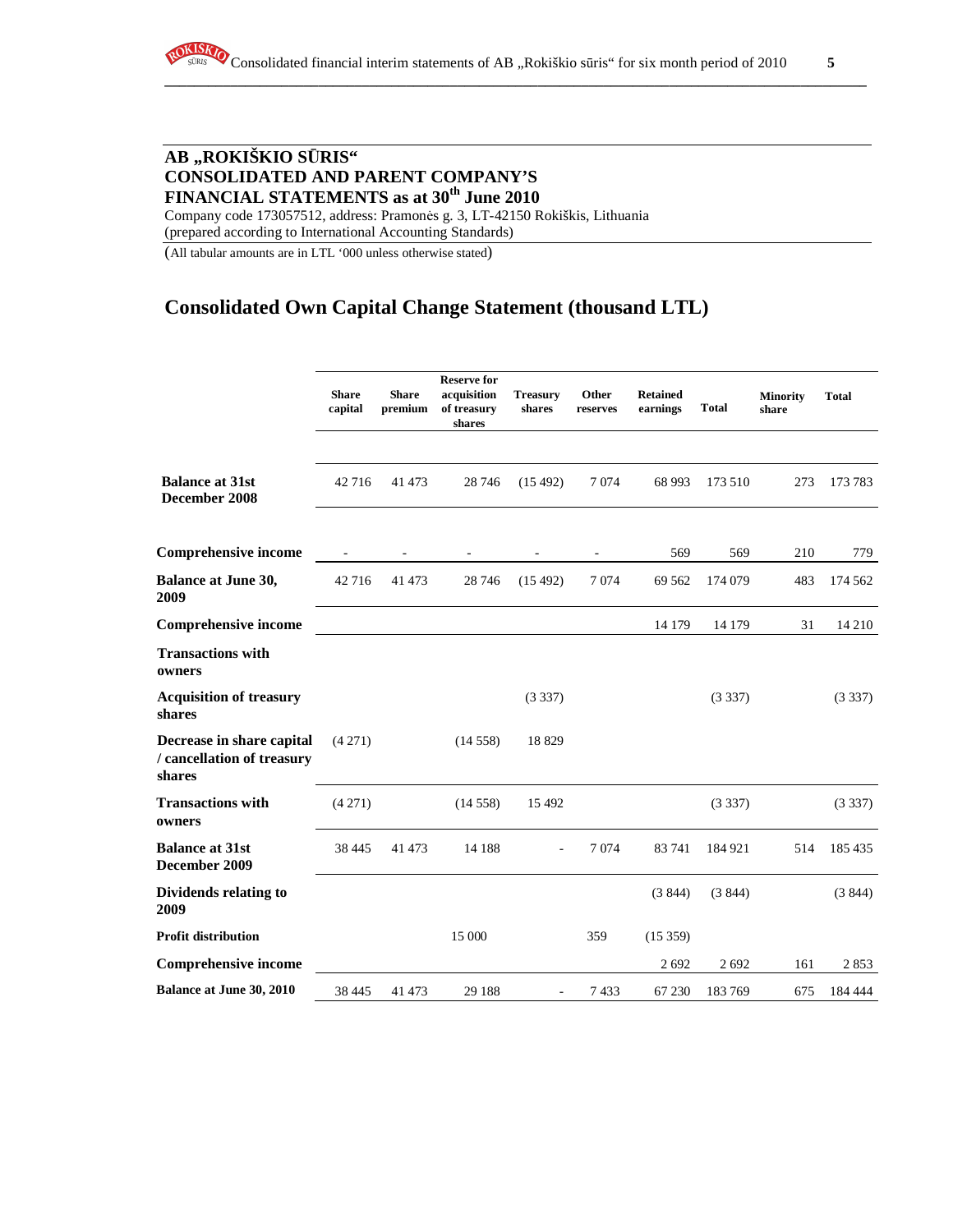### **AB "ROKIŠKIO S**Ū**RIS" CONSOLIDATED AND PARENT COMPANY'S FINANCIAL STATEMENTS as at 30th June 2010**

Company code 173057512, address: Pramonės g. 3, LT-42150 Rokiškis, Lithuania (prepared according to International Accounting Standards)

(All tabular amounts are in LTL '000 unless otherwise stated)

# **Commentary on the Report**

### **1. General information**

The joint stock company "Rokiškio sūris" (hereinafter – the company) is a public listed company incorporated in Rokiskis.

The shares of Rokiškio Sūris AB are traded on the Baltic Main List of the NASDAQ OMX Vilnius (symbol – RSU1L).

The Consolidated Group (hereinafter – the Group) consists of the Company, its two branches, four subsidiaries and one joint venture. (2009: two branches, seven subsidiaries and one joint venture). The branches and subsidiaries that comprise consolidated Group are indicated below:

|                  | <b>Operating as</b><br>at June 30th |            |                     |
|------------------|-------------------------------------|------------|---------------------|
| <b>Branches</b>  | 2010                                | 2009       | <b>Subsidiaries</b> |
| Utenos pienas    | Yes                                 | Yes        | UAB "Rokiškio pie   |
| Ukmergės pieninė | Yes                                 | <b>Yes</b> | UAB "Skeberdis ir   |
|                  |                                     |            | partneriai"         |

|                  |      | <b>Operating as</b><br>at June 30th |                                  | Group's share (%) as at | June 30th |
|------------------|------|-------------------------------------|----------------------------------|-------------------------|-----------|
| <b>Branches</b>  | 2010 | 2009                                | <b>Subsidiaries</b>              | 2010                    | 2009      |
| Utenos pienas    | Yes  | Yes                                 | UAB "Rokiškio pienas"            | 100,00                  | 100,00    |
| Ukmergės pieninė | Yes  | Yes                                 | UAB "Skeberdis ir<br>partneriai" |                         |           |
|                  |      |                                     | UAB "Skirpstas"                  | 100,00                  | 100,00    |
|                  |      |                                     | KB "Žalmargė"                    | 100,00                  | 100,00    |
|                  |      |                                     | UAB "Europienas"                 |                         | 100,00    |
|                  |      |                                     | SIA "Jekabpils Piena             | 50,05                   | 50,05     |
|                  |      |                                     | Kombinats"                       |                         |           |
|                  |      |                                     | UAB "Batėnai"*                   |                         | 100,00    |
|                  |      |                                     | UAB "Pečupė"*                    |                         | 100,00    |

| <b>Joint venture</b> |       |       |
|----------------------|-------|-------|
| UAB, Pieno upės"     | 50,00 | 50,00 |
|                      |       |       |

\* These subsidiaries were not consolidated due to their insignificance.

Within 2009, the following companies – UAB "Skeberdis ir partneriai", UAB "Europienas", UAB "Pečupė" – were liquidated.

All above subsidiaries, the joint venture and branches are incorporated in Lithuania, except for SIA "Jekabpils Piena Kombinats" which is incorporated in Latvia.

The Group's main line of business is the production of fermented cheese and a wide range of other dairy products.

As of June 30, 2010, the average number of the Group's employees was equal to 1 529 (compared to 1 643 employees as at June 30, 2009).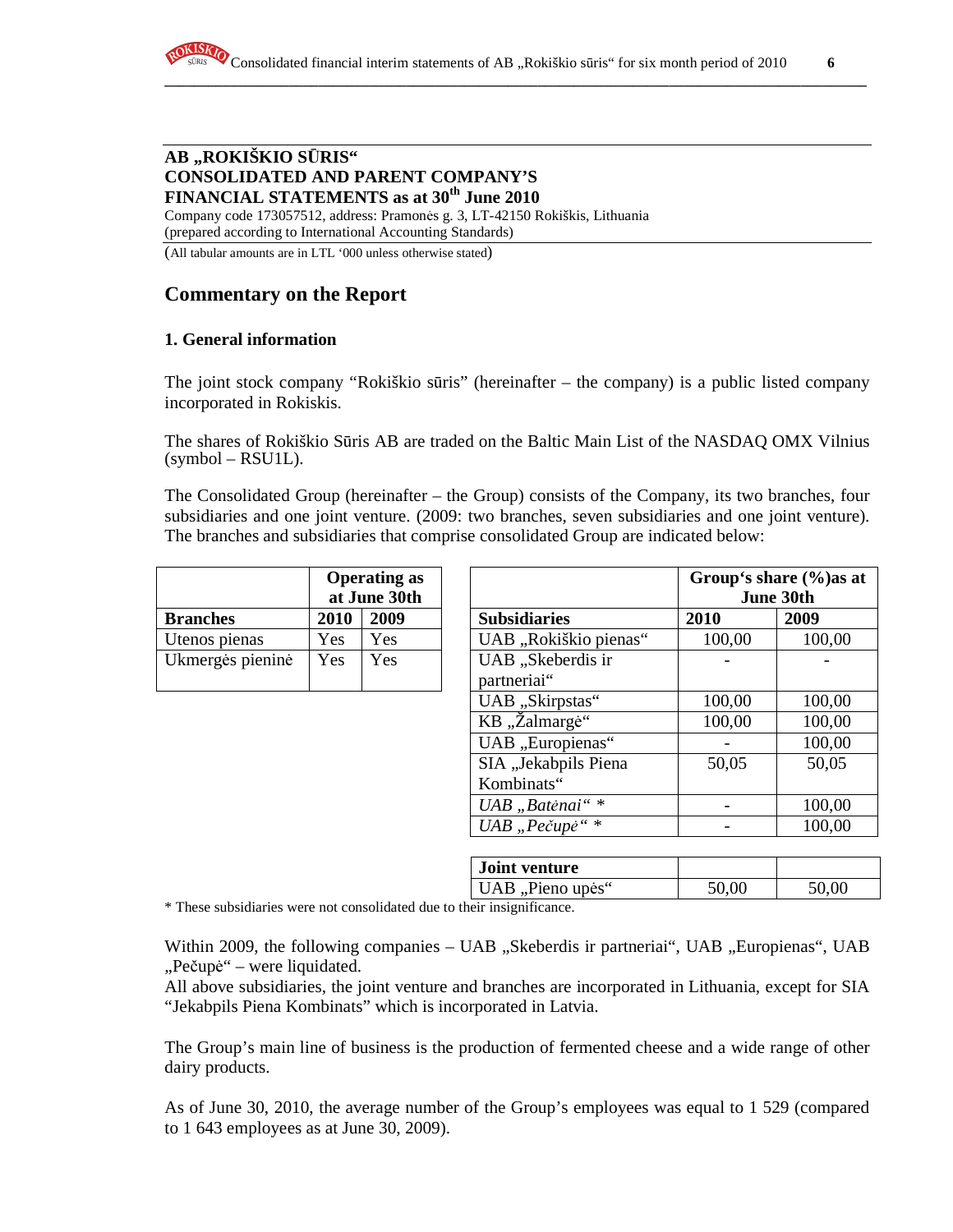### **2. Accounting Principles**

These consolidated financial statements have been prepared according to International Financial Reporting Standards (IFRS) as adopted by the European Union.

The consolidated financial statements have been prepared under the historical cost convention. The principal accounting policies applied in the preparation of these consolidated and parent company's financial statements are set out below. These policies have been consistently applied to all the years present, unless otherwise stated.

The preparation of consolidated and parent company's financial statements in conformity with IFRS requires the use of estimates and assumptions that affect the reported amounts of assets and liabilities and disclosure of contingent assets and liabilities at the date of the financial statements and the reported amounts of revenues and expenses during the reporting period.

Subsidiaries are the entities over which the Group has the power to govern the financial and operating policies generally accompanying a shareholding of more than one half of the voting rights. Subsidiaries are fully consolidated from the date on which control is transferred to the Group. They are de-consolidated from the date that control ceases.

Transactions among the Group's enterprises, residual values and retained transaction earnings between the Group's enterprises are eliminated. Unrealised loss is eliminated too; however, it is considered to be the sign of transfer asset value decrease. The accounting principles of daughter enterprises were changed where necessary in order to ensure their consistency with the accounting principles applied by the Group.

The Group applies a policy of treating transactions with minority interests as transactions with parties external to the Group. Disposals to minority interests result in gains and losses for the Group that are recorded in the statement of comprehensive income.

The group's interests in jointly controlled entities are accounted for by proportionate consolidation. The group combines its share of the joint ventures' individual income and expenses, assets and liabilities and cash flows on a line-by-line basis with similar items in the group's financial statements. The group recognises the portion of gains or losses on the sale of assets by the group to the joint venture that is attributable to the other venturers. The group does not recognise its share of profits or losses from the joint venture that result from the group's purchase of assets from the joint venture until it resells the assets to an independent party. However, a loss on the transaction is recognised immediately if the loss provides evidence of a reduction in the net realisable value of current assets, or an impairment loss.

Items included in the financial statements of the Company and each of the Group's entities are measured using the currency of the primary economic environment in which the entity operates (hereinafter "the functional currency"). The financial statements are presented in Litas (LTL), which is the Company's (and each of the Group entity's) functional and presentation currency.

The value of long-term tangible assets is valued at historical cost less accumulated depreciation. Subsequent costs are included into the asset's carrying amount or recognized as separate assets, as appropriate, only when it is likely that in future the Group will receive economic benefits associated with the item and the cost of the item will be measured accordingly. All other repairs and maintenance expenses are charged to the income statement during the financial period in which they have been incurred.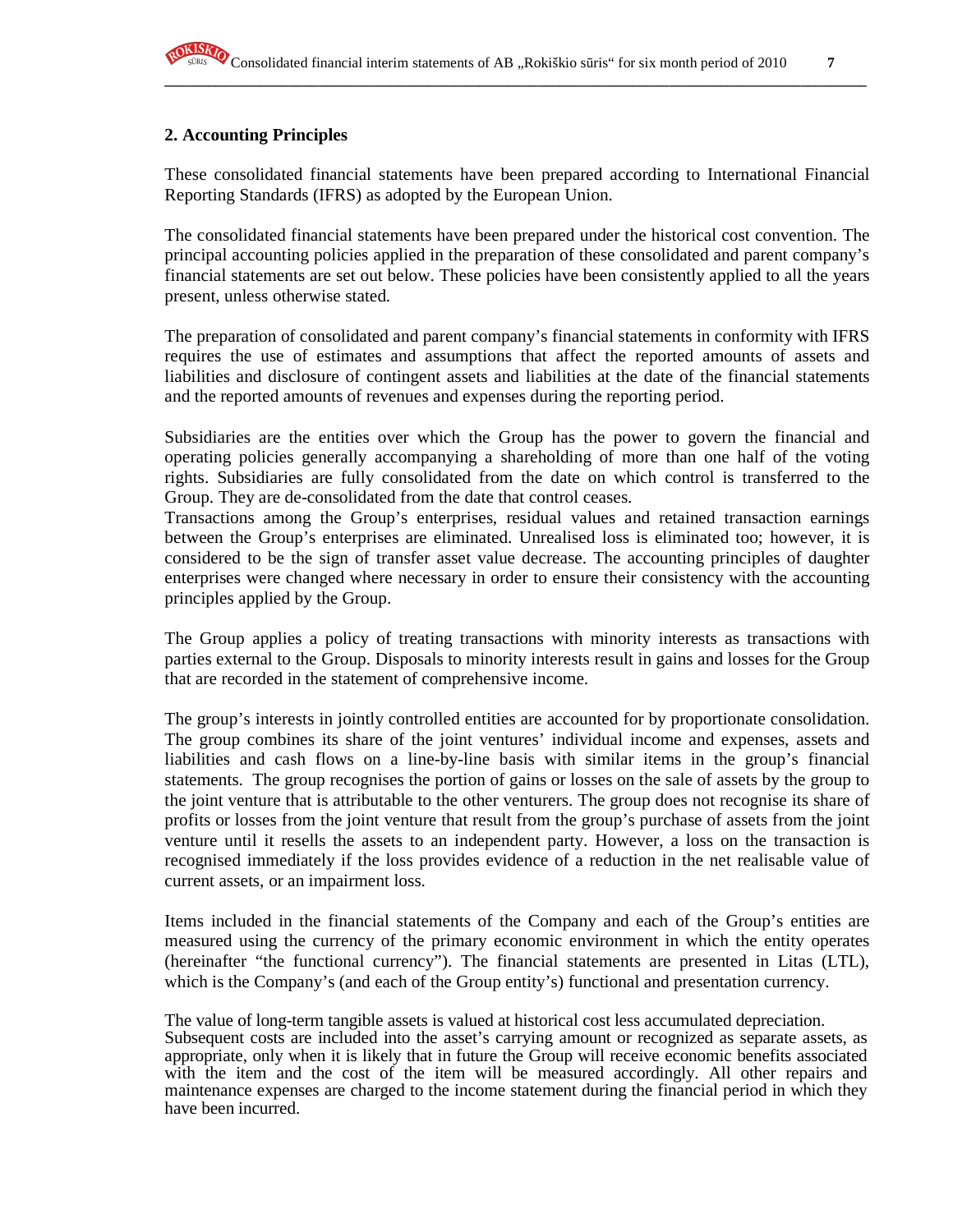Depreciation on property, plant and equipment is calculated using the straight-line method to allocate their cost to their residual values over their estimated useful lives, as follows:

**\_\_\_\_\_\_\_\_\_\_\_\_\_\_\_\_\_\_\_\_\_\_\_\_\_\_\_\_\_\_\_\_\_\_\_\_\_\_\_\_\_\_\_\_\_\_\_\_\_\_\_\_\_\_\_\_\_\_\_\_\_\_\_\_\_\_\_\_\_\_\_\_\_\_\_\_\_\_\_\_\_\_\_\_\_\_\_\_\_\_\_\_\_\_\_\_**

| <b>Buildings</b>                                  | $15 - 55$ years |
|---------------------------------------------------|-----------------|
| Plant & machinery                                 | $5 - 29$ years  |
| Motor vehicles                                    | $4 - 10$ years  |
| Equipment and other property, plant and equipment | $3 - 20$ years  |

The asset residual values and useful lives are reviewed, and adjusted, if appropriate, at each balance sheet date.

The Group's software which is expected to bring the Group material benefit in future, is valued at cost price less accumulated depreciation. Depreciation is calculated using the straight-line method for the estimated useful life from 1 to 5 years.

Loans and receivables are non-derivative financial assets with fixed or determinable payments that are not quoted in an active market. They are included in current assets, except for maturities greater than 12 months after the balance sheet date. These are classified as non-current assets. Loans and receivables are classified as 'trade and other receivables' in the balance sheet.

Inventories are subsequently carried at the lower of cost and net realisable value. Cost is determined by the first-in, first-out (FIFO) method. The cost of finished goods and work in progress comprises raw materials, direct labour, other direct costs and related indirect production overheads, but excludes borrowing costs. Net realisable value is the estimated selling price in the ordinary course of business, less the costs of completion and selling expenses.

Loans granted and amounts receivables are recognised initially at fair value and subsequently measured at amortised cost using the effective interest method, less the amount of impairment loss. A provision for impairment of amounts receivables is established when there is objective evidence that the Group will not be able to collect all amounts due according to the original terms of receivables. The impairment amount is the difference between the asset's carrying amount and the present value of estimated future cash flows, discounted at the original effective interest rate. The amount of the provision is recognised in the statement of comprehensive income within 'general and administrative expenses'. Bad debts are written off during the year in which they are identified as irrecoverable.

Cash and cash equivalents are carried at nominal value. For the purposes of the cash flow statement, cash and cash equivalents comprise cash on hand and at bank and bank overdrafts. Bank overdrafts are included in borrowings in current liabilities on the balance sheet.

Ordinary shares are stated at their par value. Consideration received for the shares sold in excess over their nominal value is shown as share premium. Incremental external costs directly attributable to the issue of new shares are accounted for as a deduction from share premium.

Where the Company or its subsidiaries purchase the Company's equity share capital, the consideration paid including any attributed incremental external costs is deducted from shareholders' equity as treasury shares until they are sold, reissued, or cancelled. No gain or loss is recognised in the statement of comprehensive income on the sale, issuance, or cancellation of treasury shares. Where such shares are subsequently sold or reissued, any consideration received is presented in the consolidated financial statements as a change in shareholders' equity.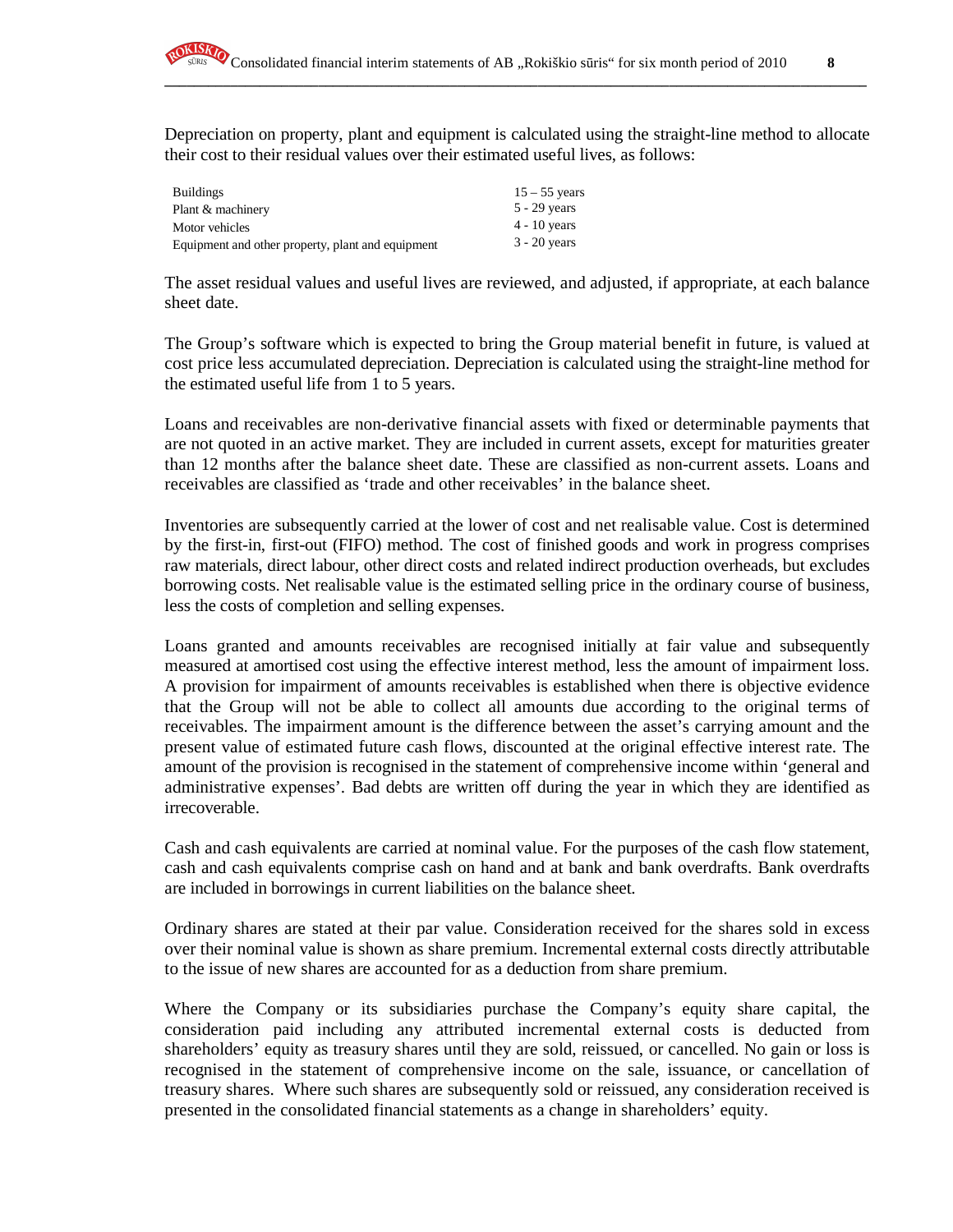

Other reserves are established upon the decision of annual general meeting of shareholders on profit appropriation.

Borrowings are recognised initially at fair value, net of transaction costs incurred. Borrowings are subsequently stated at amortised cost. Any difference between the amount at initial recognition and the redemption value is recognised in the statement of comprehensive income over the period of the borrowings using the effective interest method.

Profit is taxable at a rate of 15 per cent (2009: 20 per cent) in accordance with the Lithuanian regulatory legislation on taxation.

The Group pays social security contributions to the state Social Security Fund (the Fund) on behalf of its employees based on the defined contribution plan in accordance with the local legal requirements. Social security contributions are recognised as expenses on an accrual basis and are included in payroll expenses.

Revenue comprises the fair value of the consideration received or receivable for the sale of goods and services in the ordinary course of the Group's activities. Revenue is shown net of value-added tax, returns, rebates and discounts and after eliminated sales within the Group. Revenue from sales of goods is recognised only when all significant risks and benefits arising from ownership of goods is transferred to the customer.

Interest income is recognised on a time-proportion basis using the effective interest method.

Dividend distribution to the Company's shareholders is recognised as a liability in the Group's financial statements in the period in which the dividends are approved by the Company's shareholders.

Basic earnings per share are calculated by dividing net profit attributed to the shareholders from average weighted number of ordinary registered shares in issue, excluding ordinary registered shares purchased by the Company and the Group and held as treasury shares.

Operating segments are reported in a manner consistent with the internal reporting provided to the chief operating decision-maker. The chief operating decision-maker, who is responsible for allocating resources and assessing performance of the operating segments, has been identified as the Board of directors that make strategic decisions.

The Group's management identified the following operating segments within the Group: hard cheese, semi hard cheese, butter, milk, cream, sour cream, sour milk, yogurt, curds, curd cheese and other. These operating segments were aggregated into two main reportable segments, based on similar nature of products, production process, type of customers and method of distribution.

Government grants are recognised at fair value where there is sufficient evidence that the grant will be received and the Group and the Company will comply with all conditions attached.

Export subsidies paid by the Government for each exported tone of products meeting certain requirements are included in sales revenue.

Government grants received to finance acquisition of property, plant and equipment are included in non-current deferred income in the balance sheet. They are recognised as income on a straight-line basis over the useful life of property, plant and equipment concerned.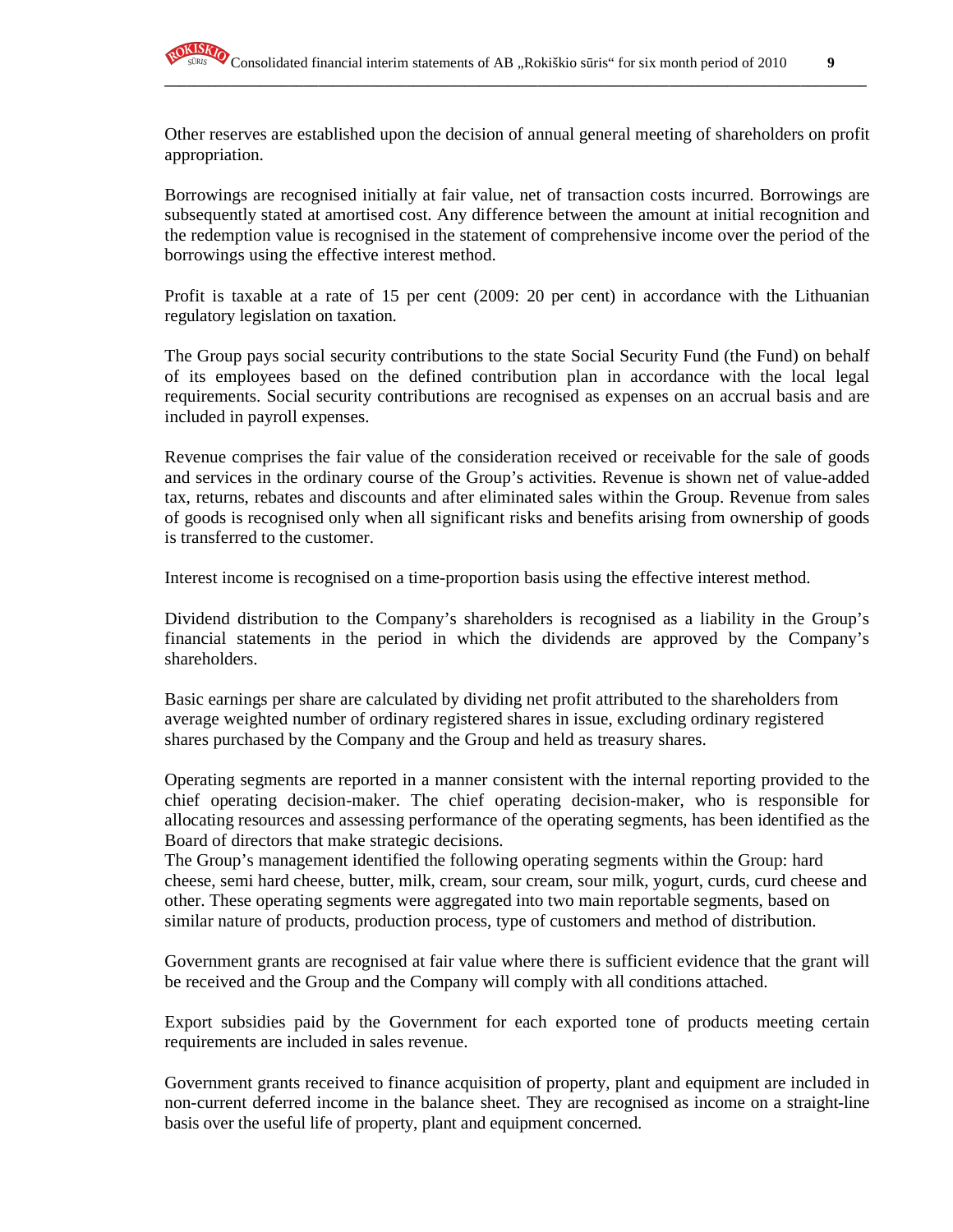Provisions are measured at the present value of expenditures expected to be required to settle the obligation using pre-tax rate that reflects current market assessments of the time value of money and the risks specified to the obligation. The increase in the provision due to passage of time is recognised as interest expense.

Trade payables are recognised initially at fair value and subsequently measured at amortised cost using effective interest method.

### **3. Information on segments**

*Primary segment – business segments* 

The Group's main business segments:

- Fresh dairy products
- Cheese and other dairy products.

Other operations of the Group comprise of raw milk collection. Transactions between the business segments are on normal commercial terms and conditions.

#### *Secondary segment – geographic segments*

Analysis of the Group's income from sales according to markets is as follows:

|                                               | 2010 06 30 | 2009 06 30 | <b>Change</b>     |
|-----------------------------------------------|------------|------------|-------------------|
|                                               |            |            | (9/0)             |
| Lithuania                                     | 96469      | 135 017    | $-28,55$          |
| European Union countries                      | 97 589     | 106 126    | $-8,04$           |
| Other (including the United States and Japan) | 33 712     | 33 192     | $\overline{1,57}$ |
| Total                                         | 227 770    | 274 335    | $-16.97$          |

Income analysis according to groups:

|                      | 2010 06 30 | 2009 06 30 | <b>Change</b> |
|----------------------|------------|------------|---------------|
|                      |            |            | (9/0)         |
| <b>Product Sales</b> | 227 110    | 271 757    | $-16,43$      |
| Export subsidies     | 303        | 835        | $-83,49$      |
| Provided services    | 357        | 743        | $-51,95$      |
| Total                | 227 770    | 274 335    | $-16,97$      |

Following the European Commission's Regulation "Concerning covering export costs of milk and dairy products", starting from  $1<sup>st</sup>$  May 2004 the company has the right to receive subsidies for the cheese exported to the countries determined by the latter Regulation. Export subsidies are paid for every ton of exported production which is in conformity with the Regulation requirements. Payable export subsidies are reported under trade and other payables.

#### **4. Long-term tangible assets**

In the income statement the depreciation charge of long-term tangible assets is reported in the following entries: selling and marketing expenses, general and administrative expenses and cost of sales, as well as in production in progress and ready production entries.

Software and intangible asset depreciation charge are accounted in the entry of general and administrative expenses.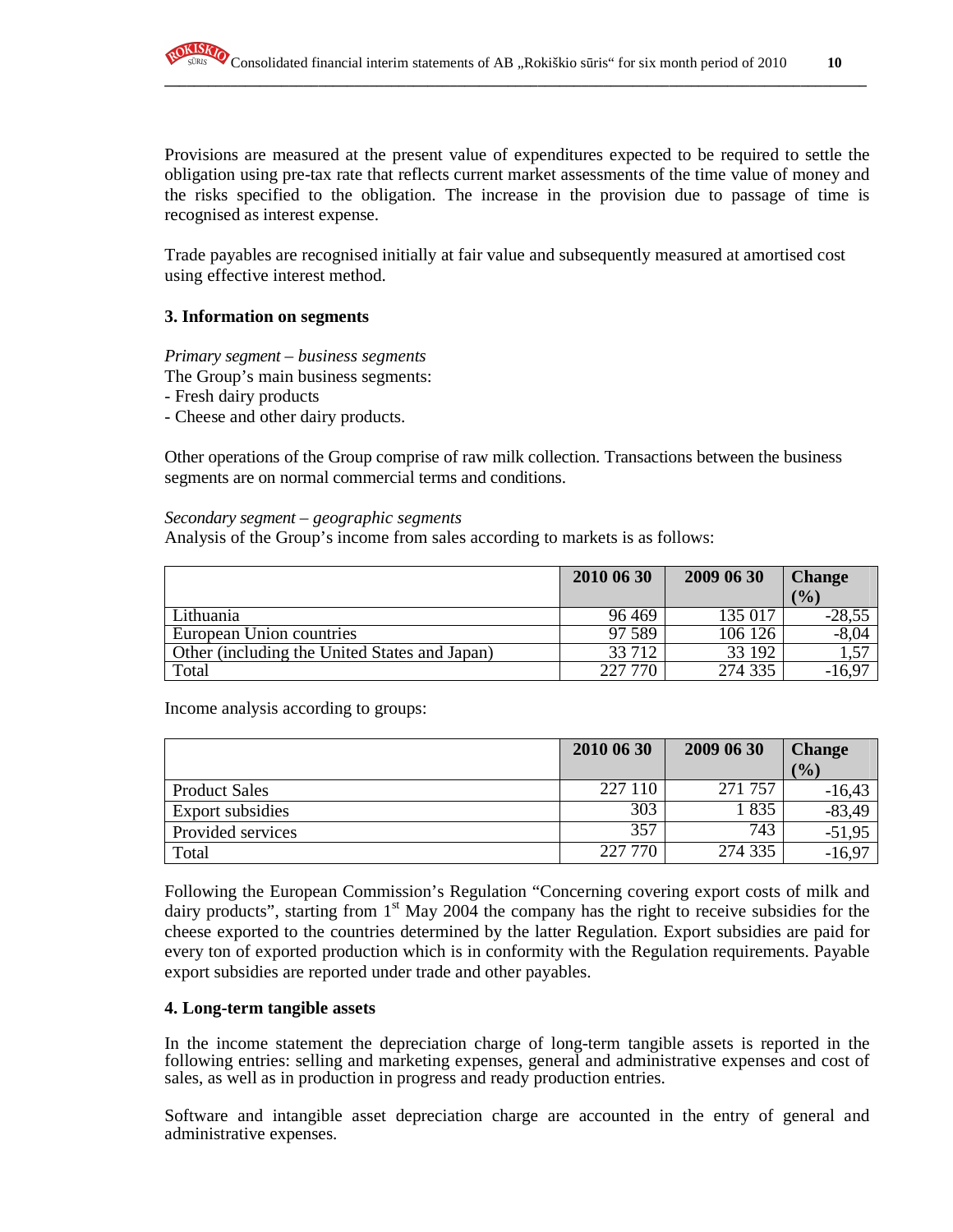# **5. Other receivables**

As at June 30, 2010, the Group's receivables was made of:

|                                      | 2010 06 30 | 2009 06 30 | Change $(\% )$ |
|--------------------------------------|------------|------------|----------------|
| Long-term loans granted to farmers   | 3887       | 3789       | 2,57           |
| Long-term loans granted to employees | 103        | 225        | $-54,22$       |
| Loans to other companies             | 14 523     | 20 092     | $-27,72$       |
| Other                                | 1 063      | 4 4 5 7    | $-76,15$       |
| Total                                | 19 576     | 28 5 63    | $-31,46$       |

The repayment terms of loans granted to farmers vary from 2 months to 10 years, whereas the annual interest rate varies from 0 to 10 per cent.

The repayment terms of loans granted to employees vary from 1 to 22 years, whereas the interest rate for them is not calculated.

The company's managing bodies believe that the balance sheet values of long-term receivables are their fair values.

#### **6. Inventories**

As at June 30, 2010, the Group's inventories was made of:

|                        | 2010 06 30 | 2009 06 30 | Change $(\% )$ |
|------------------------|------------|------------|----------------|
| Raw material           | 5839       | 6 0 9 1    | $-4,14$        |
| Production in progress | 14 155     | 7 3 6 0    | 92,32          |
| Ready production       | 22 215     | 27 4 8 6   | $-19,18$       |
| Other inventories      | 2 4 2 4    | 2819       | $-14,01$       |
| Total                  | 44 633     | 43 756     | 2,01           |

### **7. Selling and Other Receivables**

As at June 30, 2010, the Group's selling and other receivables was made of:

|                                             | 2010 06 30 | 2009 06 30 | Change $(\% )$ |
|---------------------------------------------|------------|------------|----------------|
| Selling receivables                         | 56 746     | 95 893     | $-40,82$       |
| Receivable export subsidies                 | 357        | 1466       | $-75,65$       |
| VAT receivable                              | 2953       | 606        | 387,29         |
| Other receivables                           | 6 802      | 2 3 0 5    | 195,10         |
| Advance payments and future period expenses | 871        | 9454       | $-90,79$       |
| Total                                       | 67 729     | 109 724    | $-38,27$       |

#### **8. Cash and cash equivalents**

|                              | 2010 06 30 | 2009 06 30 | Change $(\% )$  |
|------------------------------|------------|------------|-----------------|
| Bank and cash-register money | 3 3 5 8    | 4 488      | $-25,18$        |
| Current deposits             | 54 390     | -          | 100,00          |
| Total                        | 57 748     | 488        | $186,7^{\circ}$ |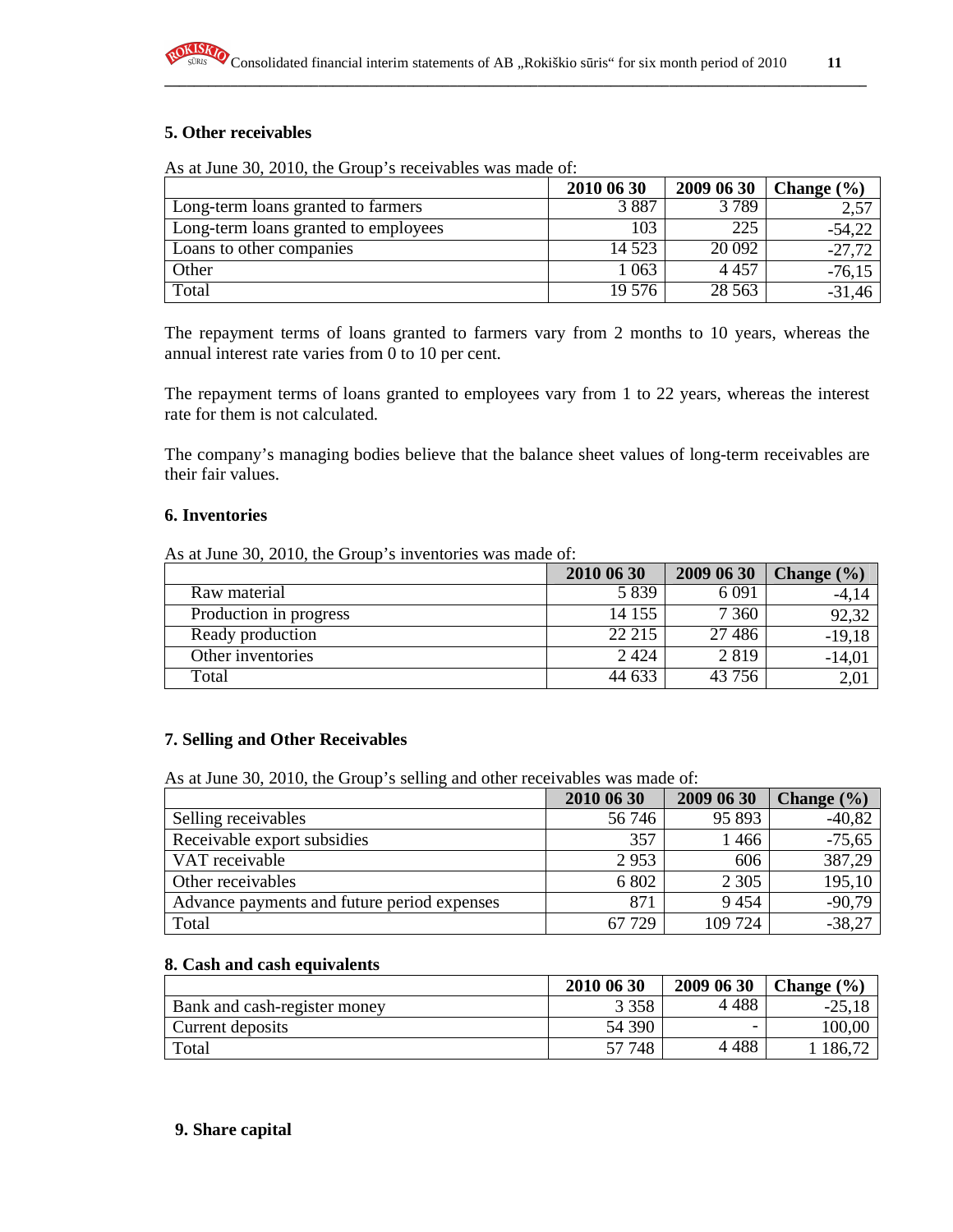As at June 30, 2010, the share capital was comprised of 38,444,894 (thirty eight million four hundred forty four thousand eight hundred ninety four) litas divided into 38,444,894 (thirty eight million four hundred forty four thousand eight hundred ninety four) ordinary registered shares with par value of LTL 1 each.

Within the first quarter this year, via the stock exchange NASDAQ OMX Vilnius operating in the submarket of official tenders, AB "Rokiskio suris" purchased 60 units of own shares of 1 (one) litas par value.

As at 31st March 2010, AB "Rokiškio sūris" owned 60 (sixty) ordinary registered shares with par value LTL 1 (one). The company does not have the right to employ property and non-property rights using the own shares as stated by the Law on Joint Stock Companies.

As at June 30, 2010, the Group had 5642 shareholders.

### **10. Financial ratios**

Financial indicators of the Group:

|                                    | 2010 06 30 | 2009 06 30 | <b>Change</b> |
|------------------------------------|------------|------------|---------------|
|                                    |            |            | (%)           |
| Revenue (LTL thousand)             | 227 770    | 274 335    | $-16,97$      |
| EBITDA (LTL thousand)              | 17939      | 19889      | $-9,80$       |
| EBITDA margin (%)                  | 7,88       | 7.25       | 8,69          |
| Operations profit (LTL thousand)   | 2997       | 5 3 1 8    | $-43,64$      |
| Margin of operations profit $(\%)$ | 1.32       | 1,94       | $-31,96$      |
| Profit per share (LTL)             | 0.07       | 0.05       | 40,00         |
| Number of shares (units)           | 38 444 894 | 42 716 530 | $-10,00$      |

# **11. Information on the audit**

The audit according to the International Accounting Standards will be made for the full year 2010 by audit company UAB "PricewaterhouseCoopers".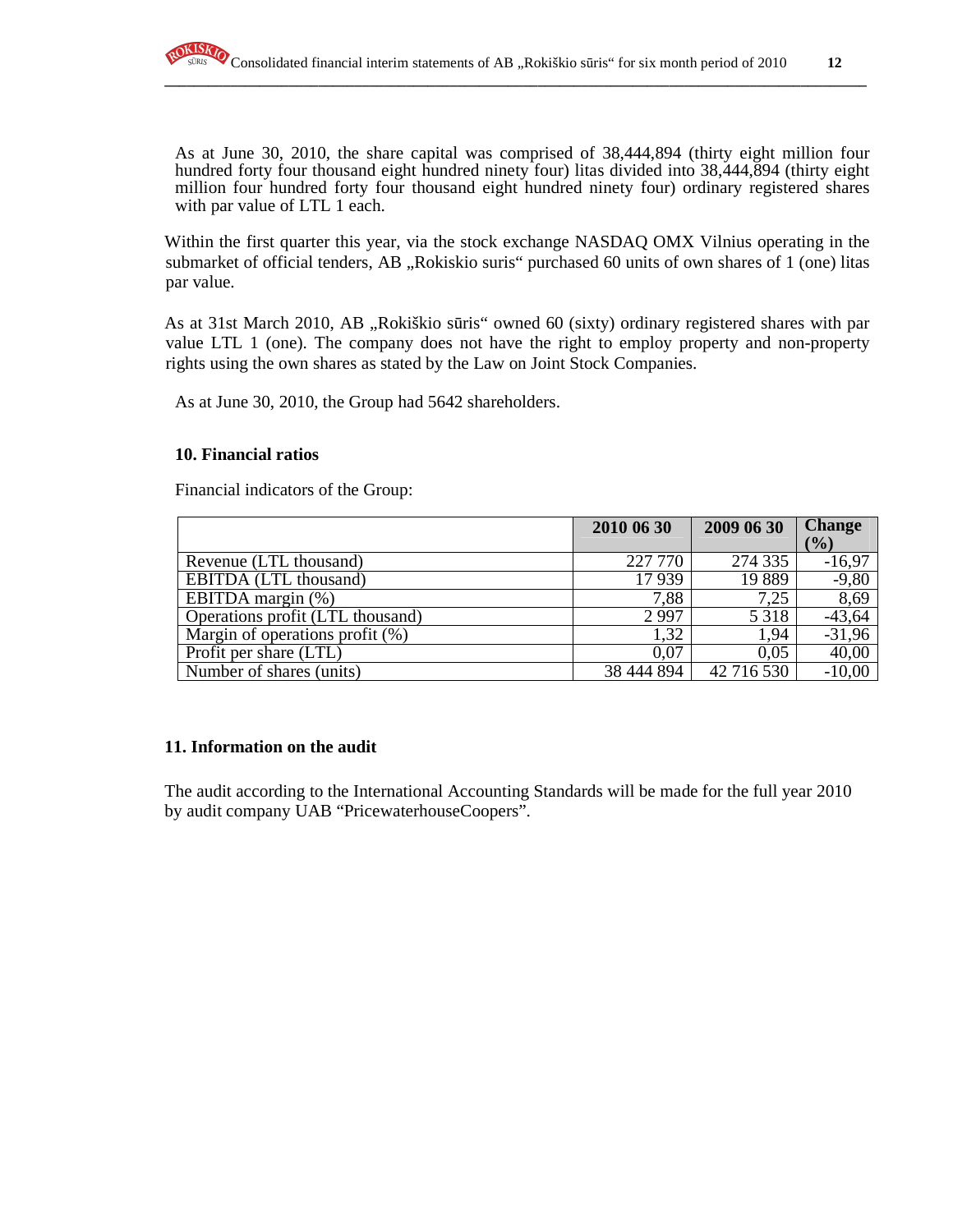

TO: The Lithuanian Securities Commission Konstitucijos pr. 23 Vilnius

# **ENDORSEMENT BY THE RESPONSIBLE PERSONS**

Pursuing Article 22 of the Law on Securities of the Republic of Lithuania and in accordance with the rules of preparation and submission of periodical and supplementary information approved by the Securities Commission of the Republic of Lithuania, we, the undersigned - the Chief Executive Officer Antanas Trumpa and the Chief Financial Officer Antanas Kavaliauskas - approve that the six month consolidated interim report of "Rokiškio sūris" for the year 2010, shows fair review of the business development and operations.

Attached: Six month consolidated interim report of "Rokiškio sūris" for the year 2010.

Chief Executive Officer

 $\sqrt{2}$ 

Antanas Trumpa



Antanas Kavaliauskas

 $31<sup>st</sup>$  August 2010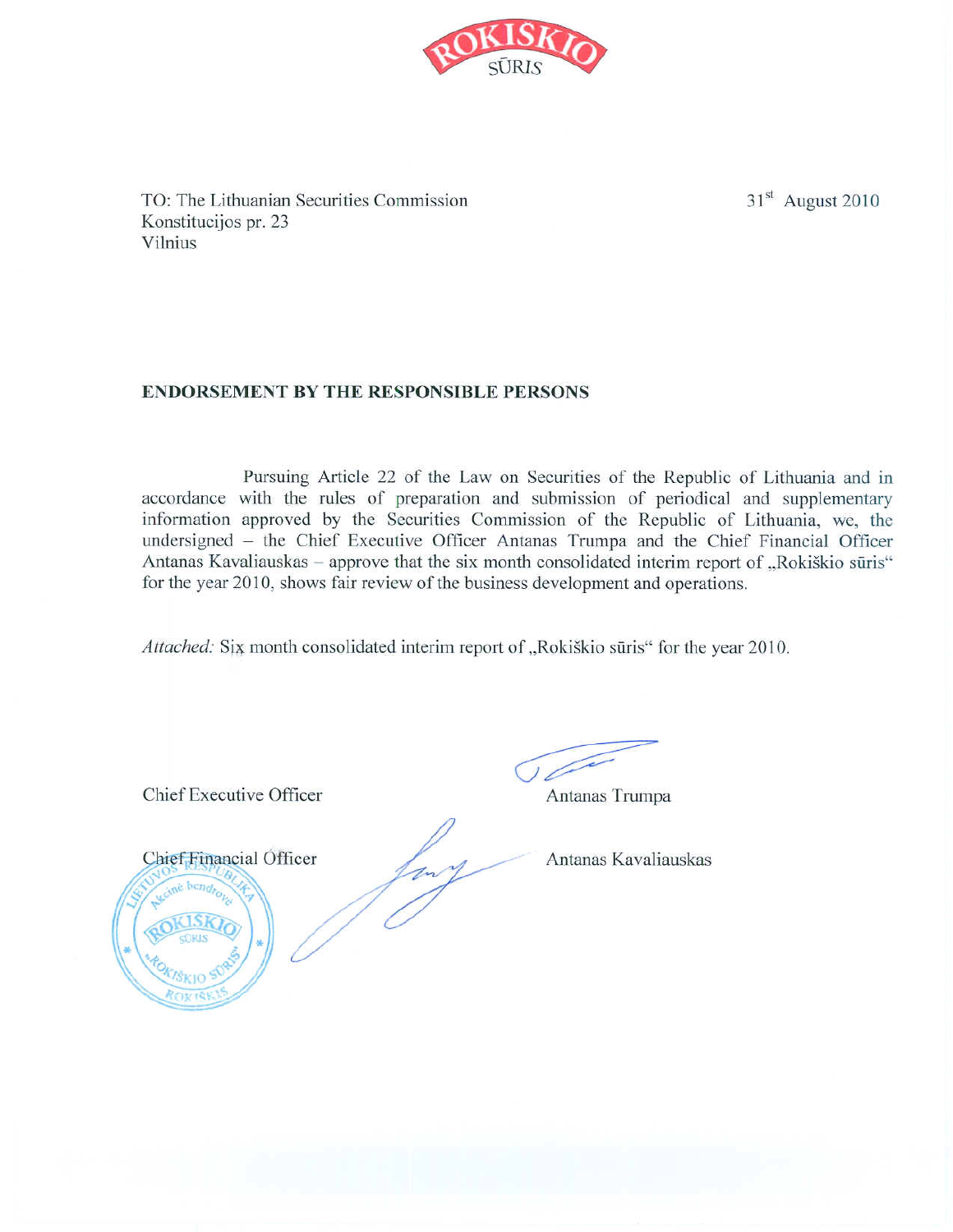



# **CONSOLIDATED INTERIM REPORT OF AB "ROKIŠKIO S**Ū**RIS" FOR THE SIX MONTH PERIOD OF THE YEAR 2010**

*(Prepared in accordance with the rules of preparation and submission of periodical and supplementary information approved by the Securities Commission of the Republic of Lithuania)*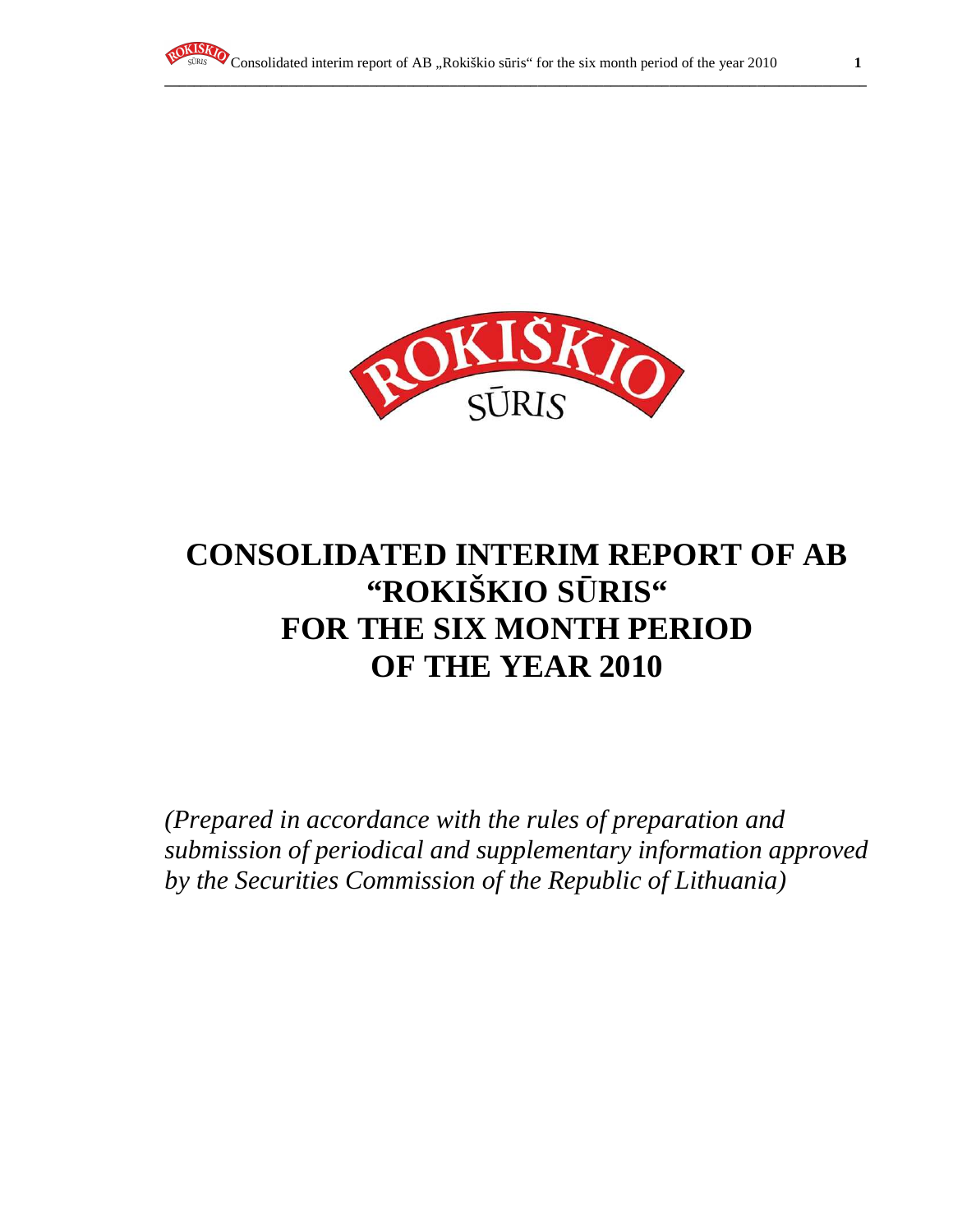# **TABLE OF CONTENTS**

**\_\_\_\_\_\_\_\_\_\_\_\_\_\_\_\_\_\_\_\_\_\_\_\_\_\_\_\_\_\_\_\_\_\_\_\_\_\_\_\_\_\_\_\_\_\_\_\_\_\_\_\_\_\_\_\_\_\_\_\_\_\_\_\_\_\_\_\_\_\_\_\_\_\_\_\_\_\_\_\_\_\_\_\_\_\_\_\_\_\_\_\_\_\_\_\_**

| 3. INFORMATION ON THE ISSUER'S DAUGHTER ENTERPRISES AND SUBSIDIARIES  3         |  |
|---------------------------------------------------------------------------------|--|
|                                                                                 |  |
|                                                                                 |  |
| 6. TRADE ON ISSUER'S SECURITIES BY STOCK EXCHANGE AND OTHER ORGANISED MARKETS 5 |  |
|                                                                                 |  |
|                                                                                 |  |
|                                                                                 |  |
|                                                                                 |  |
|                                                                                 |  |
|                                                                                 |  |
|                                                                                 |  |
|                                                                                 |  |
|                                                                                 |  |
| 16. INFORMATION ON OBSERVANCE OF THE COMPANY MANAGEMENT CODEX 14                |  |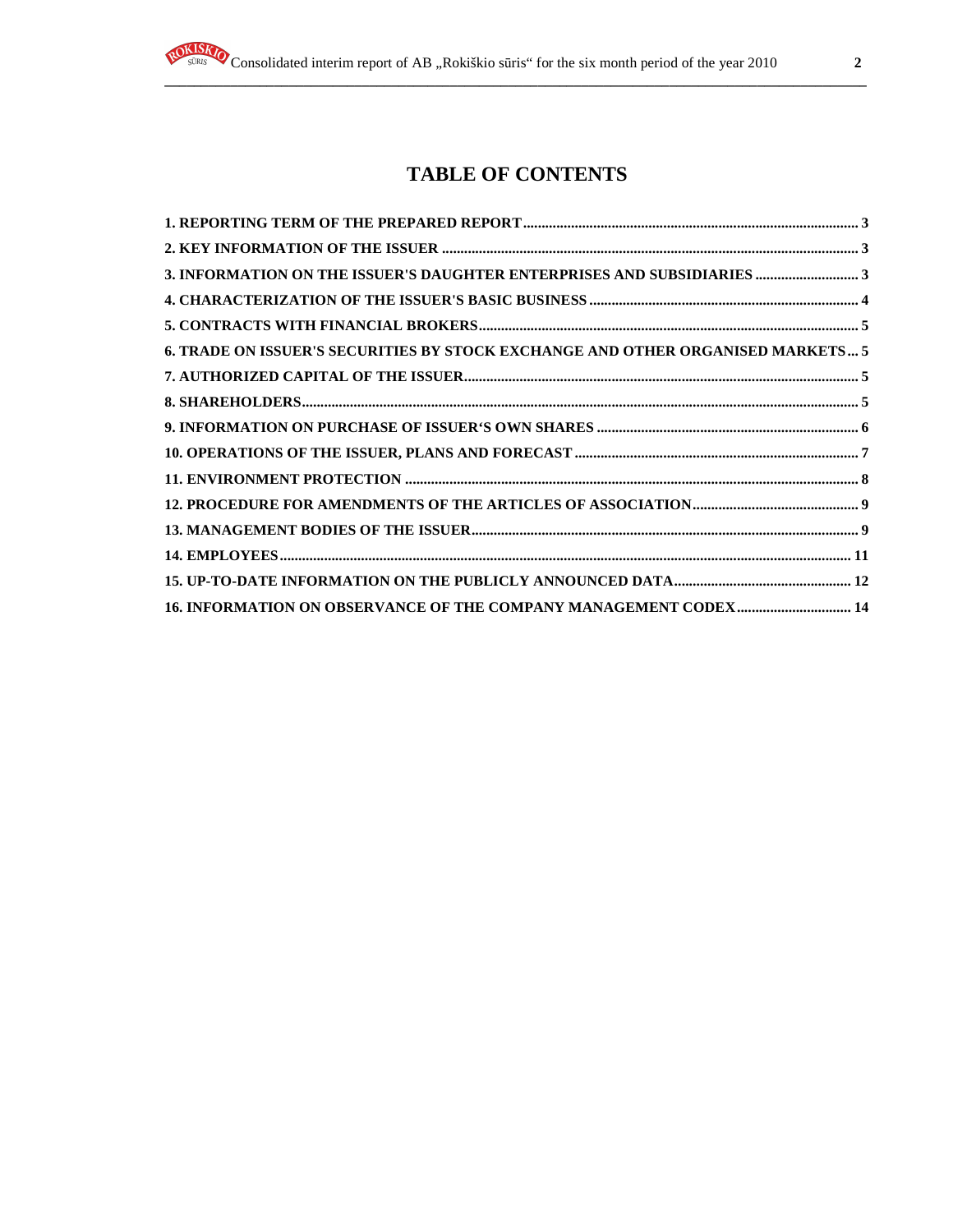# **1. Reporting term of the prepared report**

The consolidated annual report is prepared for the first half year 2010.

# **2. Key information of the issuer**

Name of the issuer: Joint stock company "Rokiskio suris". Legal base: joint stock company. Address – Pramones str. 3, LT 42150 Rokiskis, Republic of Lithuania. Telephone: +370 458 55 200, fax +370 458 55 300. E-mail address: rokiskio.suris@rokiskio.com Website: www.rokiskio.com Date and place of registration: Registered in on 28<sup>th</sup> February 1992 by the Authorities of Rokiskis region. Re-registered in on 28<sup>th</sup> November 1995 by the Ministry of Economy of the Republic of Lithuania. Company code 173057512. Manager of legal persons registry – State company "Registru centras". The authorized capital of AB "Rokiskio suris" equals to LTL 38 444 894 Number of shares: 38 444 894 . Nominal value per share equals to LTL 1 (one litas).

# **3. Information on the issuer's daughter enterprises and subsidiaries**

The consolidated group (hereinafter the "Group") consists of the Company AB "Rokiskio suris", two branches, four subsidiaries and one joint venture (in 2009: two branches and seven subsidiaries, and one joint venture). The following tables introduce the subsidiaries and branches which are included in the consolidated report:

|                  | <b>Operating as</b><br>at June 30th |      |                                  |
|------------------|-------------------------------------|------|----------------------------------|
| <b>Branches</b>  | 2010                                | 2009 | <b>Subsidiaries</b>              |
| Utenos pienas    | Yes                                 | Yes  | UAB "Rokiškio pie                |
| Ukmergės pieninė | Yes                                 | Yes  | UAB "Skeberdis ir<br>partneriai" |

| <b>Operating as</b><br>at June 30th |      |                                    | Group's share $\frac{6}{6}$ as at<br>June 30th |                       |        |        |
|-------------------------------------|------|------------------------------------|------------------------------------------------|-----------------------|--------|--------|
| <b>Branches</b>                     | 2010 | 2009                               |                                                | <b>Subsidiaries</b>   | 2010   | 2009   |
| Utenos pienas                       | Yes  | Yes                                |                                                | UAB "Rokiškio pienas" | 100,00 | 100,00 |
| Ukmergės pieninė                    | Yes  | Yes                                | UAB "Skeberdis ir<br>partneriai"               |                       |        |        |
|                                     |      | UAB "Skirpstas"                    | 100,00                                         | 100,00                |        |        |
|                                     |      | KB "Žalmargė"                      | 100,00                                         | 100,00                |        |        |
|                                     |      |                                    |                                                | UAB "Europienas"      |        | 100,00 |
|                                     |      | SIA "Jekabpils Piena<br>Kombinats" | 50,05                                          | 50,05                 |        |        |
|                                     |      | UAB "Batėnai"*                     |                                                | 100,00                |        |        |
|                                     |      | UAB "Pečupė"*                      |                                                | 100,00                |        |        |

| <b>Joint venture</b> |       |       |
|----------------------|-------|-------|
| UAB, Pieno upės"     | 50,00 | 50,00 |

\* The subsidiaries are not consolidated with the Group due to their insignificance.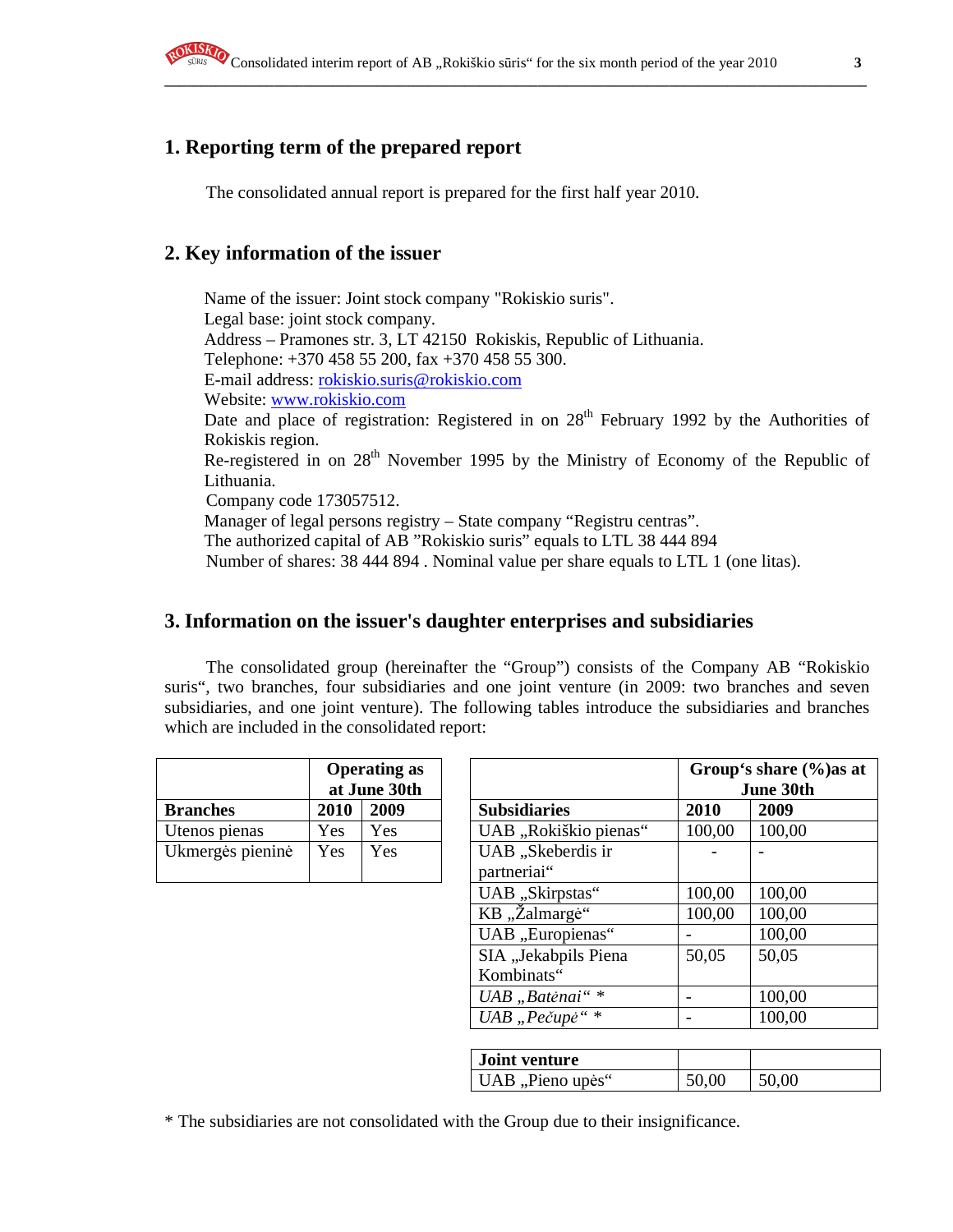Six of the above subsidiaries, a joint venture and the branches are located in Lithuania. The company SIA "Jekabpils Piena Kombinats" is in Latvia.

**\_\_\_\_\_\_\_\_\_\_\_\_\_\_\_\_\_\_\_\_\_\_\_\_\_\_\_\_\_\_\_\_\_\_\_\_\_\_\_\_\_\_\_\_\_\_\_\_\_\_\_\_\_\_\_\_\_\_\_\_\_\_\_\_\_\_\_\_\_\_\_\_\_\_\_\_\_\_\_\_\_\_\_\_\_\_\_\_\_\_\_\_\_\_\_\_**

The main field of operations of the Group is production of fermented cheese and other dairy products.

#### **Subsidiaries of AB "Rokiškio s**ū**ris":**

UAB "Rokiskio pienas" legal address: Pramonės g. 8, LT - 28216 Utena. Company code: 300561844. AB "Rokiškio sūris" happens to be its founder and the only shareholder having 100 per cent of shares.

UAB "Skirpstas" legal address: Mindaugo g.38, LT-82001 Radviliškis. Company code: 171344353. UAB "Batėnai" legal address: Videniškių km. LT-33295 Molėtų raj. Company code: 167543723.

UAB "Pečupė" legal address: Dubysos g.8, Ariogala LT-60001 Raseinių raj. Company code: 172258722.

UAB "Europienas" legal address: Pergalės 10, Lukšių mst. Šakių raj. Company code 174825438.

Dairy cooperative "Žalmargė" legal address: Kalnalaukio g.1, Širvintos. Company code: 178301073.

Latvian company SIA Jekabpils piena kombinats (company code 45402008851), legal address: Akmenu iela 1, Jekabpils, Latvija LV-5201.

#### **Joint venture:**

UAB "Pieno upės" legal address: Sandėlių g. 9, Kaunas. Company code: 135027862.

#### **Branches of AB "Rokiskio sûris"**

AB "Rokiškio sūris" subsidiary Utenos pienas (Company code: 110856741, Pramonės g. 8, LT-28216 Utena);

AB "Rokiškio sūris" subsidiary Ukmergės pieninė (Company code: 182848454, Kauno g. 51, LT-20119, Ukmergė).

### **4. Characterization of the issuer's basic business**

Basic business of the group of "Rokiškio sūris":

♦ Dairying and cheese production (EVRK 10.51);

Basic business of AB "Rokiškio sūris" is production and sales of fermented cheese, whey products, and skim milk powder.

Subsidiaries:

Basic business of UAB "Rokiškio pienas" production and sales of fresh dairy products (fluid milk, kefir, sour milk, butter, curds, fresh cheese, sour cream, chocolate coated curds dessert, desserts).

Basic business of UAB "Pieno upės" is purchase of raw milk.

Basic business of UAB "Skirpstas" is purchase of raw milk.

Basic business of UAB "Batėnai" is purchase of raw milk.

Basic business of UAB "Pečupė" is purchase of raw milk.

Basic business of KB "Žalmargė" is purchase of raw milk.

Basic business of KB, Europienas" is purchase of raw milk.

Basic business of SIA Jekabpils piena kombinats – production of fermented cheese and sales of raw milk.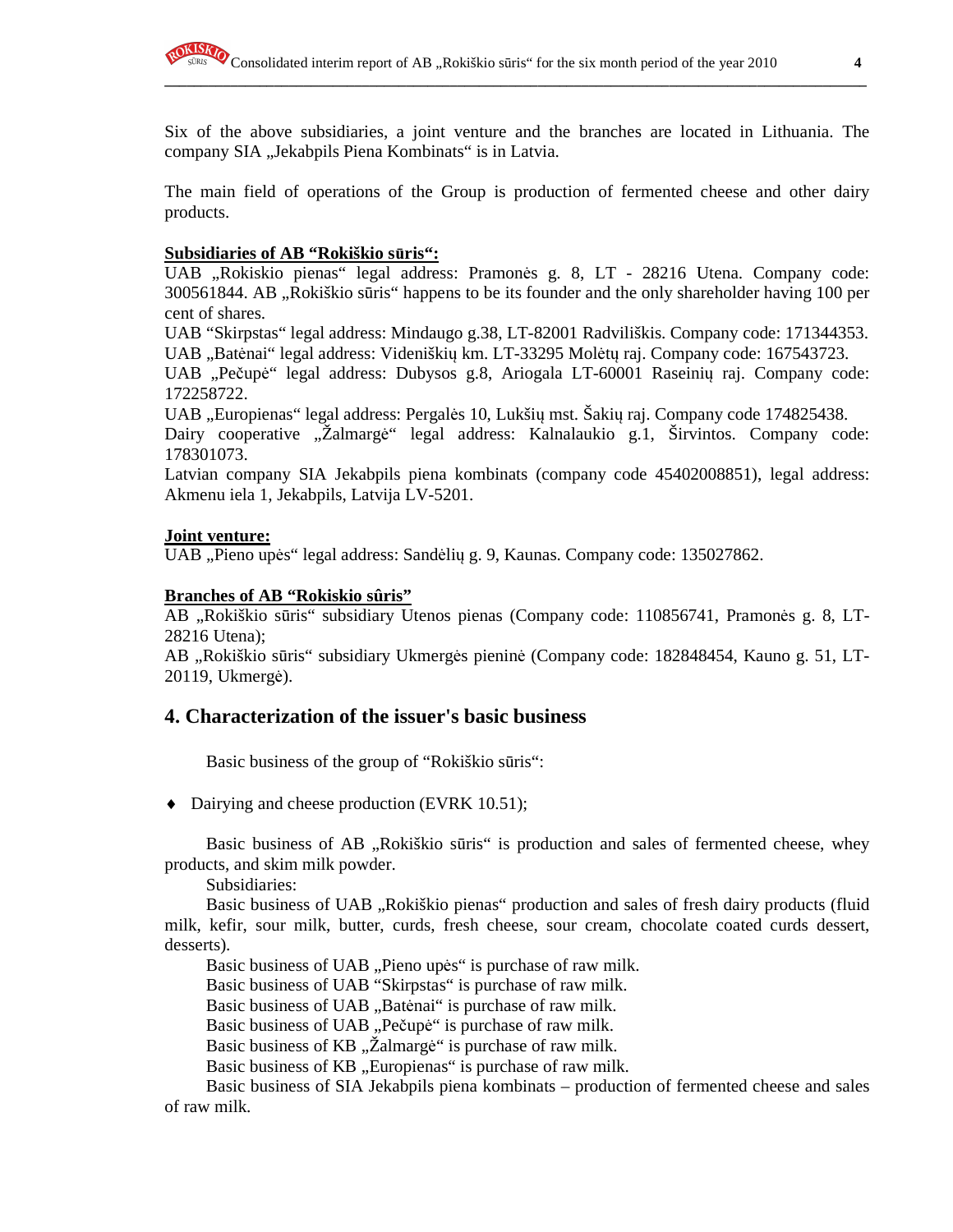

Joint venture:

Basic business of UAB "Pieno upės" is purchase of raw milk.

Branches of AB "Rokiskio sûris"

Basic business of AB "Rokiškio sūris" subsidiary Utenos pienas and AB "Rokiškio sūris" subsidiary Ukmergės pieninė is purchase of raw milk.

**\_\_\_\_\_\_\_\_\_\_\_\_\_\_\_\_\_\_\_\_\_\_\_\_\_\_\_\_\_\_\_\_\_\_\_\_\_\_\_\_\_\_\_\_\_\_\_\_\_\_\_\_\_\_\_\_\_\_\_\_\_\_\_\_\_\_\_\_\_\_\_\_\_\_\_\_\_\_\_\_\_\_\_\_\_\_\_\_\_\_\_\_\_\_\_\_**

### **5. Contracts with financial brokers**

On 24<sup>th</sup> December 2003, AB "Rokiškio sūris" made a contract with UAB FMĮ "Baltijos vertybiniai popieriai" (Gedimino pr.60, Vilnius) regarding administration of shareholders of AB  $R$ okiškio sūris". On 15<sup>th</sup> January 2007, the financial company changed its name into UAB FMI "Orion securities" (A.Tumėno str. 4, LT-01109 Vilnius).

### **6. Trade on issuer's securities by stock exchange and other organised markets**

38 444 894 ordinary registered shares of AB "Rokiškio sūris" whose nominal value per share is LTL 1 (one litas), (symbol RSU1L; ISIN code – LT0000100372) and total nominal value equals to LTL 38 444 894, are admitted to the Main List of NASDAQ OMX Vilnius Baltic Stock Exchange.

### **7. Authorized capital of the issuer**

As at  $30<sup>th</sup>$  June 2010, the Authorized capital of AB "Rokiškio sūris":

| Type of shares             | Number of<br>shares | Nominal value,<br>LTL | Total nominal<br>value, LTL | Share of<br>authorized<br>capital $(\% )$ |
|----------------------------|---------------------|-----------------------|-----------------------------|-------------------------------------------|
|                            |                     |                       |                             |                                           |
| Ordinary registered shares | 38 444 894          |                       | 38 444 894                  | 100,00                                    |

All shares of AB, Rokiškio sūris" are paid-up, and they are not subject to any limitations of transference.

### **8. Shareholders**

Total number of shareholders (as at 30.06.20010– 5.642 shareholders.

**The shareholders having or owning over 5 percent of the issuer's authorized capital (as at 30.06.2010):**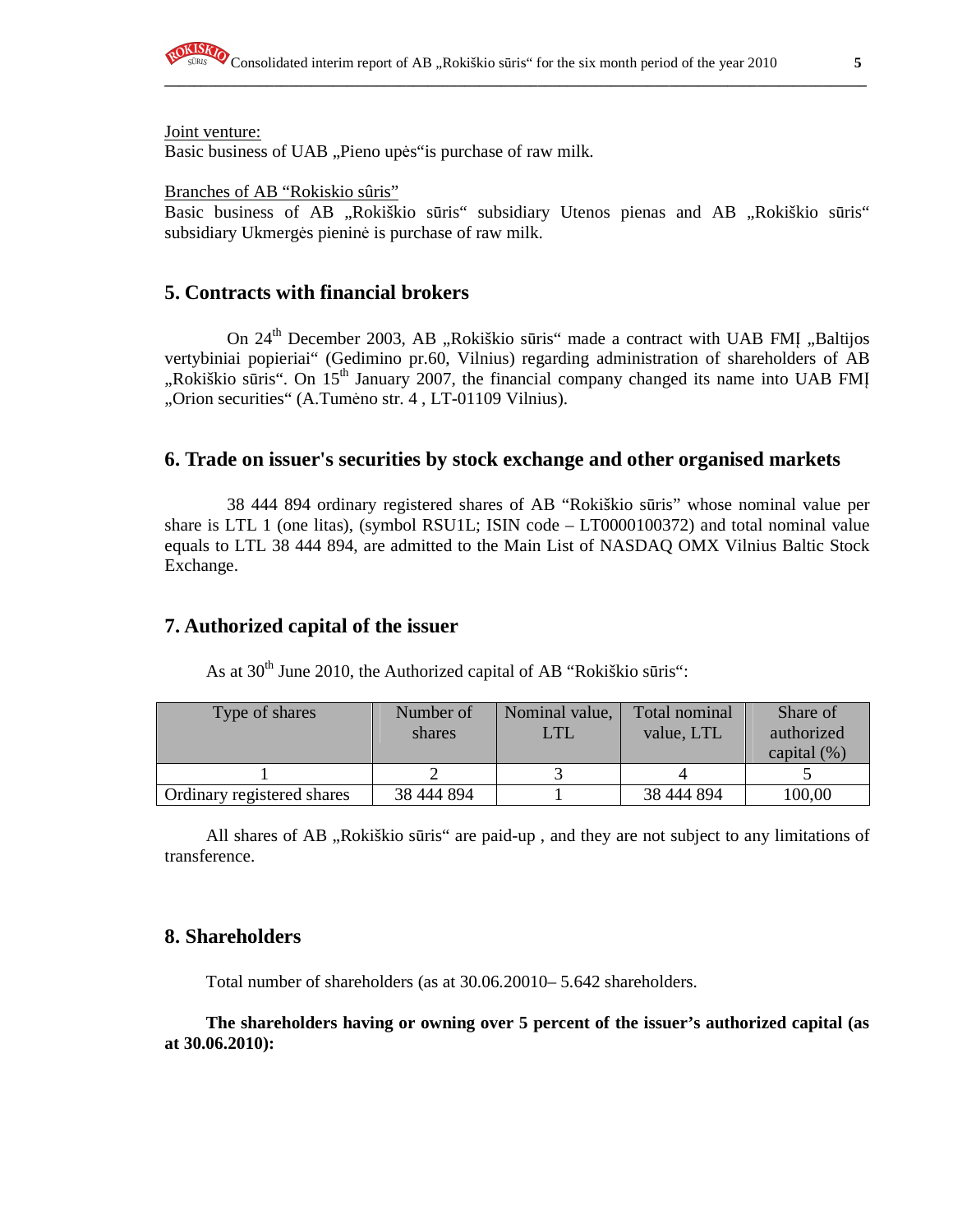| Name, surname<br>Name of company                    | <b>Address</b>                                |                     | Proprietary rights | With associated<br>persons    |                    |         |
|-----------------------------------------------------|-----------------------------------------------|---------------------|--------------------|-------------------------------|--------------------|---------|
|                                                     |                                               | Number of<br>shares | Capital<br>share % | <b>Votes</b><br>$\frac{6}{6}$ | Capital<br>share % | Votes % |
| <b>UAB</b> "Pieno pramonės<br>investicijų valdymas" | Pramonės g. 3,<br>Rokiškis<br>Lietuva         | 15 938 900          | 39,90              | 39,90                         | 59,83              | 59,83   |
| <b>Antanas Trumpa</b>                               | Sodų 41a, Rokiškis<br>Lietuva                 | 5 5 28 3 70         | 14,38              | 14,38                         | 59,83              | 59,83   |
| Skandinaviska Enskilda<br><b>Banken AB clients</b>  | Sergels Torg 2,<br>10640 Stockholm,<br>Sweden | 4 0 75 6 89         | 10,60              | 10,60                         |                    |         |
| <b>Swedbank clients</b>                             | Liivalaia 8,<br>Tallinn<br>Estonia            | 2 7 1 6 9 4 4       | 7,07               | 7,07                          |                    |         |
| AB "Rokiškio sūris"                                 | Pramonės g.3<br>Rokiškis                      | 60                  | 0,0002             |                               |                    |         |

# **9. Information on purchase of issuer's own shares**

The  $8<sup>th</sup>$  January 2010 Board of Directors of AB , Rokiskio suris" resolved to acquire up to 3.844.480 (three million eight hundred forty four thousand four hundred eighty) units of ordinary registered shares of AB "Rokiskio suris" LTL 1 (one) litas par value. The price for purchase of own shares was set at LTL 2,50 (two litas 50 ct) per ordinary registered share of AB "Rokiskio suris".

In the course of official tender as from 13-01-2010 to 26-01-2010 AB "Rokiskio suris" purchased 60 units of own shares, and it makes 0,0002 % of the Company's Authorised Capital.

Pursuing resolution of the 30<sup>th</sup> April 2010 general meeting of shareholders of AB "Rokiskio" suris" to acquire up to 10 per cent of the company's shares, the  $26<sup>th</sup>$  July 2010 Board of Directors of AB , Rokiskio suris" resolved to purchase up to 3.844.400 (three million eight hundred forty four thousand four hundred) units of ordinary registered shares of AB "Rokiskio suris" LTL 1 (one) litas par value. (10 per cent of the authorized capital). The price for purchase of own shares was set at LTL 4,25 (four litas  $25$  ct) per ordinary registered share of AB  $,$ Rokiskio suris".

In the course of official tender as from  $28-07-2010$  to  $10-08-2010$  AB  $, R$ okiskio suris" purchased 823 234 units of treasury shares, and it makes 2,14 % of the Company's Authorised Capital.

As at the reporting date (31-08-2010), AB Rokiskio suris has in treasure 823 294 ordinary registered shares of AB "Rokiskio sûris" and it makes 2,14 per cent of the authorized capital. The treasury shares do not have voting rights.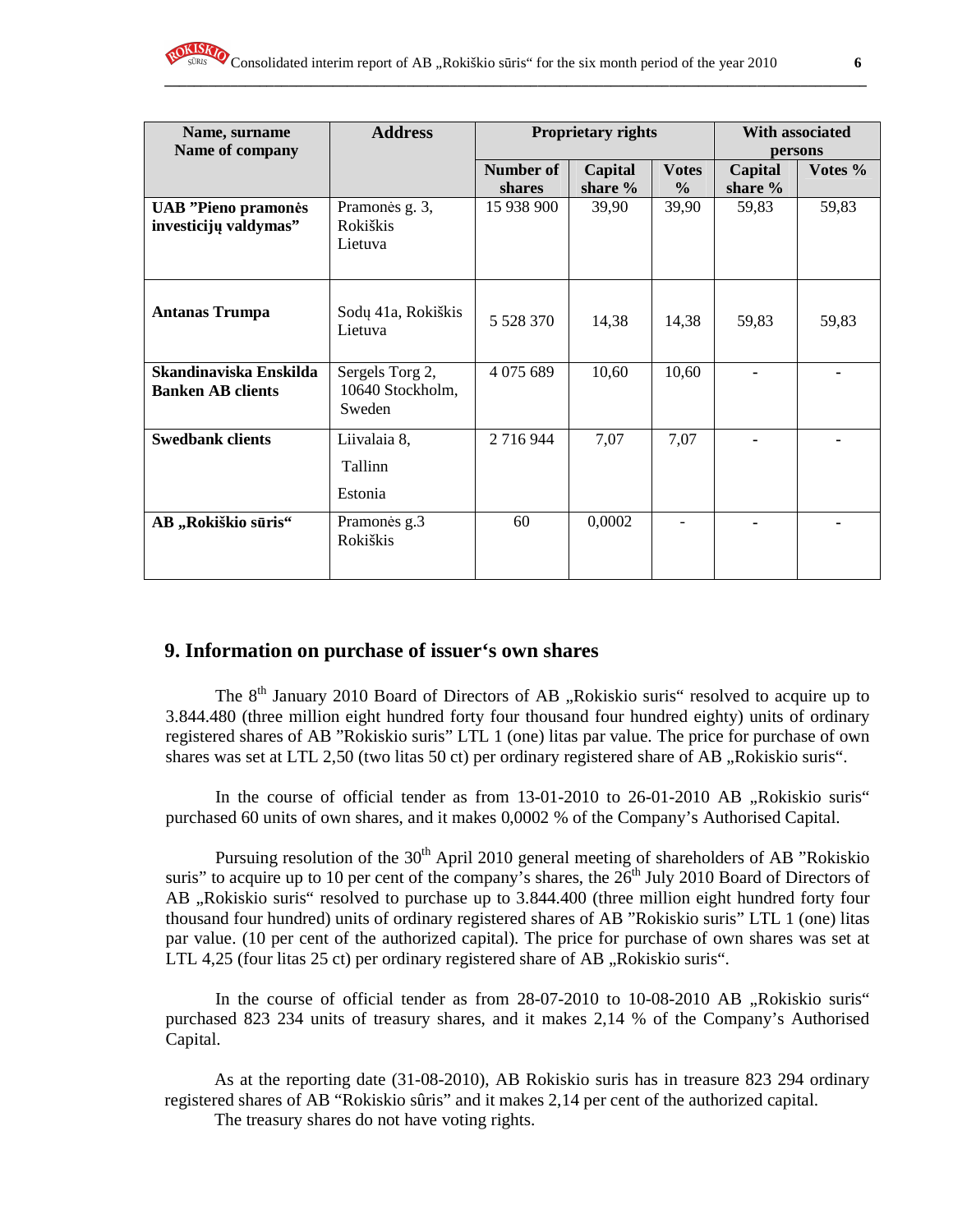# **10. Operations of the issuer, plans and forecast**

AB "Rokiškio sūris" is one of the largest and most modern dairy production companies in Lithuania. The sales are widely spread including the export to East and West markets as well as a range of fresh dairy products sold on the local market and neighbourhood countries.

**\_\_\_\_\_\_\_\_\_\_\_\_\_\_\_\_\_\_\_\_\_\_\_\_\_\_\_\_\_\_\_\_\_\_\_\_\_\_\_\_\_\_\_\_\_\_\_\_\_\_\_\_\_\_\_\_\_\_\_\_\_\_\_\_\_\_\_\_\_\_\_\_\_\_\_\_\_\_\_\_\_\_\_\_\_\_\_\_\_\_\_\_\_\_\_\_**

In 2009, the group's sales reached LTL 560 million, and in the first half year 2010 it made LTL 228 million.

In 2009, the export prices decreased compared to 2008 due to the situation in overall world market and it corrected the company's export share.

More than 2/3 of the production of AB "Rokiškio sūris" is exported. The mayor part of exports is fermented cheese. The group historically orientates itself into the mass production of fermented cheese, and it is one of the biggest and most famous fermented cheese producers in the Central and Eastern Europe regions. There are two main export directions with equal weight: European Union (mainly Italy, the Netherlands) and Russia. In the EU, the main products are hard fermented cheese and non-matured cheese, meanwhile the main production going to Russia is semihard fermented cheese.

Pursuing the  $22<sup>nd</sup>$  January 2009 EC Regulation, which came in force on  $23<sup>rd</sup>$  January 2009, the company may enjoy EU export subsidies. The Regulation identifies the dairy products, countries (not EU countries), size of subsidies and other conditions for the refundable exports. The received subsidies are to smooth competition amongst the cheaper local production.

Rokiskis cheese is well known and sold on the local markets. The brand name is associated with a high quality product. The internal sales of the Group makes around one fourth of total Lithuanian sales.

Also, the group includes other products into its export product portfolio such as butter, cream, milk powders and whey products – WPC and lactose.

The group is the biggest exporter in Lithuania – in 2009 it exported over 29,6 thousand tons of fermented cheese, 7,3 thousand tons of cream, 10,2 thousand tons of lactose, 5,3 thousand tons of whey protein concentrate, 4,8 thousand tons of butter and 5,8 thousand tons of milk powders.

During the six month period of 2010, the group sold 10,1 thousand tons of fermented cheese, 3,3 thousand tons of lactose, 0,3 thousand tons of milk powders, 1,5 thousand tons of whey protein concentrate, 1,5 thousand tons of butter, and 2 thousand tons of cream.

Production of milk powders increased by 4 times as much compared to the year 2006. It was determined by the extremely increased price in summer time.

Another important direction of the group's production is fresh dairy production and sales in Lithuania. As from  $1<sup>st</sup>$  January 2007, this activity is carried out by UAB "Rokiškio Pienas". During the last year the group became a market leader and now it shares the leader position together with AB "Pieno žvaigždės". The group's activities in the local market has changed tremendously – now the group's politics is to create added value products, the sales are promoted via strong brands and new product development, innovative market actions.

The local sales in 2009 made LTL 244 million which was around 6% less than in 2008. In the first half year 2010, the local sales made up to LTL 96 million which reflects stabile situation of the group's sales in the local market despite the recession.

The group's targets in the local market are to concentrate beside the portfolio of strongest products and maintain not less than 25% market share. Up to now the tasks are being implemented successfully. The company's sales on the local market are directed to the sales though supermarket nets whose share in the company's sales is increasing and now it is over 80 % from the total sales in the local market.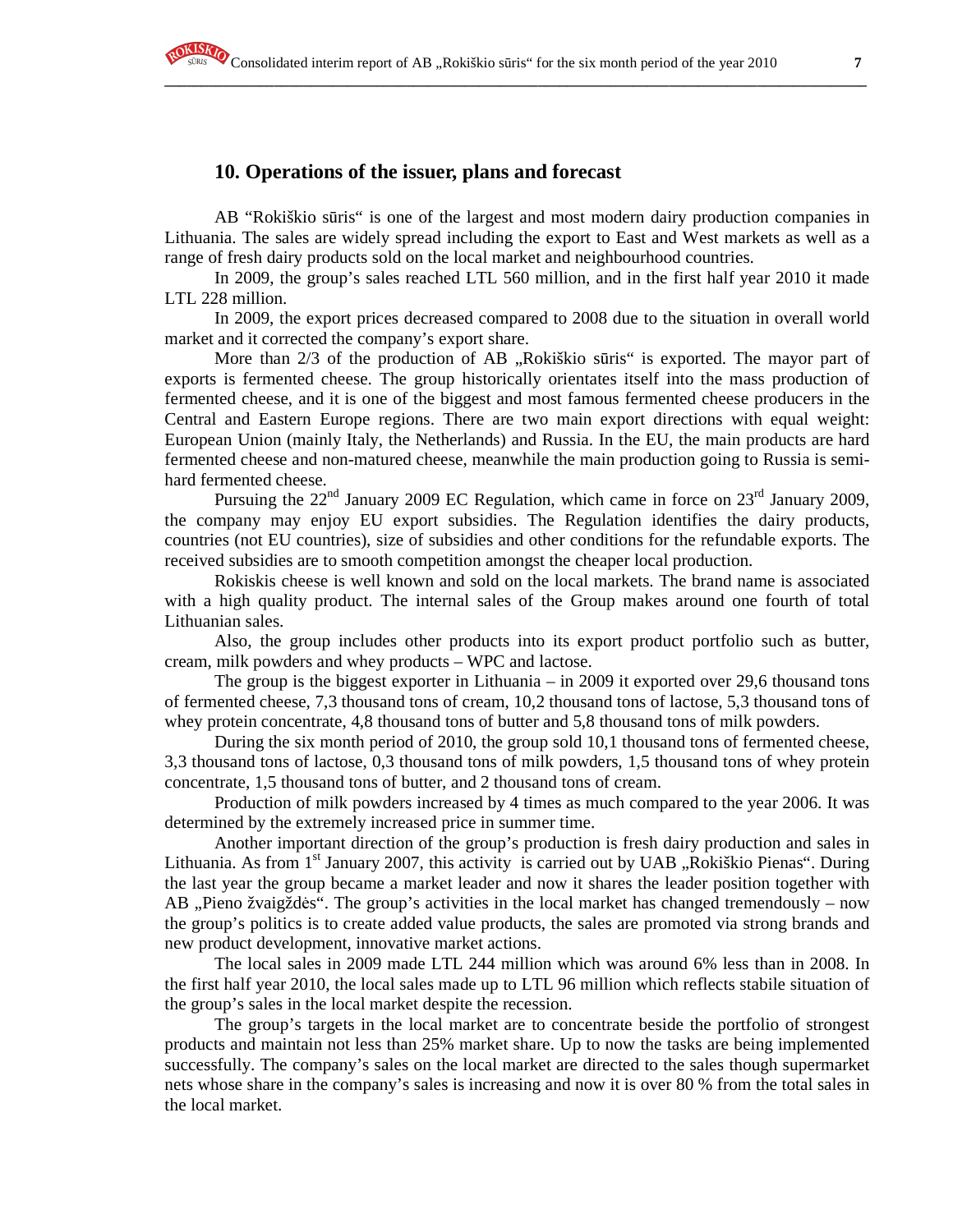|                  | <b>Sold</b> |               |             |               |  |
|------------------|-------------|---------------|-------------|---------------|--|
| <b>Countries</b> |             | 2009          |             | 6 months 2010 |  |
|                  | thousand Lt | $\frac{0}{0}$ | thousand Lt | $\frac{1}{2}$ |  |
| Lithuania        | 243 679     | 43,48         | 96469       | 42,35         |  |
| EU               | 259 383     | 46,29         | 97 589      | 42,85         |  |
| Other countries  | 57 333      | 10,23         | 33 7 12     | 14,80         |  |
| <b>TOTAL</b>     | 560 395     | 100           | 227 770     | 100           |  |

# **Sales markets in 2008 and six months 2009**

In 2010, the Group expects to invest equally to the last year, i.e. from 8 to 10 million litas.

The investments will be used to complete the modernization of dairy production as per contracts of the support programme KPP 2007-2013, as well as completion of other works in progress in order to ensure stabile and uninterrupted use of current machines and creation of new products.

The company's target is to modernize its raw milk collecting and preparation for loading, transportation, also the departments related with production. It is aimed to equip production and servicing departments with most progressive technologies in order to reach economy on power supply, also to protect environment and improve well being of servicing staff, as well as to improve quality of purchased milk and produce.

The modern equipment will ensure that products will be produced in safe conditions in terms of hygiene and sanitary

# **11. Environment protection**

The food safety and quality and environment protection politics of AB "Rokiškio sūris" covers continuous decrease of negative impact on environment, ensuring minimal consumption of resources, and strengthening waste treatment in order to minimize negative impact on air, water and earth.

Within the reporting period, AB "Rokiškio sūris" implemented successfully the targets and tasks provided by the Environment Protection Program 2010. The company employs five such programs. It was not identified any unwelcome facts.

The results of resource consumption changed due to the increased amount of the process raw milk by 32,6 per cent.

Consumption of energy resources in the first half year 2010 compared to 2009, per 1 ton of raw material:

| Thermal power | Electricity  | Water        | Waste efflueant |
|---------------|--------------|--------------|-----------------|
| Decreased by  | Decreased by | Decreased by | $0.0\%$         |
| 4,2%          | .4 %         | 4.0%         |                 |

In the course of mixed waste water treatment technology, it was produced  $386.043 \text{ m}^3$  of bio-gas and 57 per cent less of "green" power compared to the same period of 2009.

In the first half year 2010, it was used  $328.249 \text{ m}^3$  of water of which 55% is extracted from the company's two fresh water bores.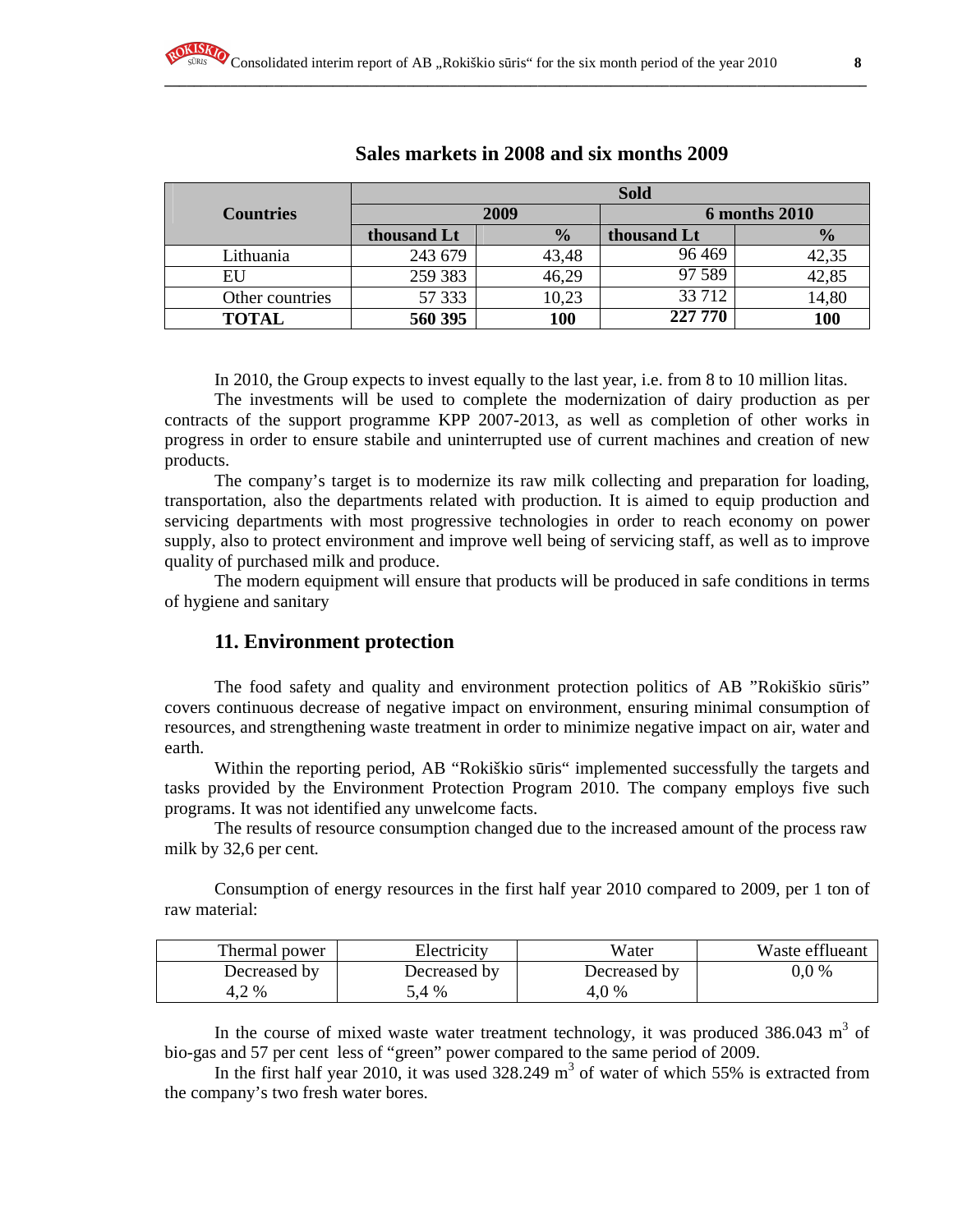The discharged amount of pollutants in terms of BDS<sub>7</sub> amounts to 0,01 kg/ ton of raw material, i.e. by 85% less than in the same period of 2009. A small part of waste effluent (1%) is treated by the municipality waste water treatment plant UAB "Rokiškio vandenys".

**\_\_\_\_\_\_\_\_\_\_\_\_\_\_\_\_\_\_\_\_\_\_\_\_\_\_\_\_\_\_\_\_\_\_\_\_\_\_\_\_\_\_\_\_\_\_\_\_\_\_\_\_\_\_\_\_\_\_\_\_\_\_\_\_\_\_\_\_\_\_\_\_\_\_\_\_\_\_\_\_\_\_\_\_\_\_\_\_\_\_\_\_\_\_\_\_**

AB "Rokiškio sūris" exploited 376 vehicles. 14% of which comply with Euro 4 or 5 requirements,  $18\%$  - with Euro 3 requirements. Average age of vehicles  $-8.1$  years. Mostly the vehicles use diesel.

The comprised waste (both hazardous and non-hazardous) is handled by UAB , Rokiškio komunalininkas". In the first half year 2010, it was 184 t of household waste, 6,72 t of hazardous waste, and 3077 t of sludge from waste water treatment plant was used for soil fertilization. It was collected the secondary waste as follows: paper 6,2 t, plastics 18,04 t.

On 28<sup>th</sup> December 2009, AB "Rokiškio sūris" received a Licence for integrated prevention and control of pollution (TIPK).

# **12. Procedure for amendments of the Articles of association**

Pursuing the Articles of Association of AB "Rokiškio sūris", the Articles may be exclusively changed by the general meeting of shareholders, except the cases provided by the Law on joint stock companies of the Republic of Lithuania. To accept the decision changing the Articles of Association, it is needed 2/3 of votes of total participants in general meeting of shareholders.

# **13. Management bodies of the issuer**

In accordance with the Articles of Association of AB "Rokiškio sūris", the managing bodies of the company are as follows: General shareholders' meeting, the Board of Directors and the Chief Executive Officer.

The competence and procedure of announcement applied to the general shareholders' meeting complies with the competence and procedure of announcement applied to the general shareholders' meeting established by the Law on Joint Stock Companies.

The Board of Directors is a collegial management body comprised of 9 (nine) members. The Board members are elected and recalled by the general shareholders' meeting pursuing the procedure set by the Law on Joint Stock Companies.

The Chief Executive Officer is a one-man management body who organizes everyday activities of the company, discusses and solves the company's long term strategic objectives as well as issues of business plans. Within relationship between the company and other persons, the Chief Executive Officer acts determinatively on behalf of the company.

#### **Members of the Board of Directors**:

**Dalius Trumpa**– Board Chairman (elected by the 25<sup>th</sup> April 2008 General meeting of shareholders). Owns 759 740 ordinary registered shares. i.e. 1,98% of the Authorized capital and votes of AB "Rokiškio sūris".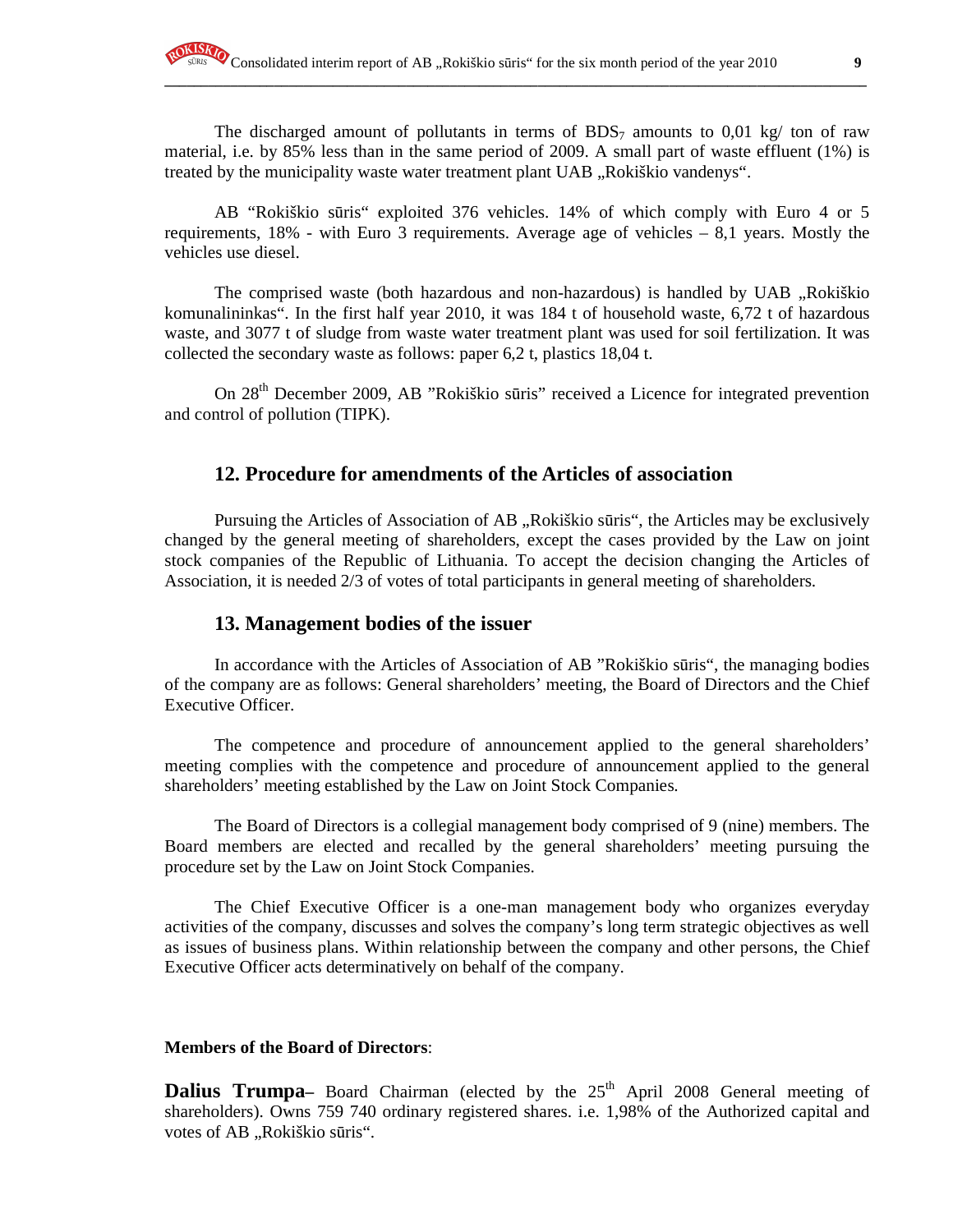Participation in the activities of other companies:

Shareholder of UAB" Pieno pramonės investicijų valdymas", having 3,91 % of the company's shares and votes;

Chief executive officer of UAB "Rokiškio pienas", having no shares;

Director of UAB "Rokvalda", having 100% of shares and votes;

**Antanas Kavaliauskas** - Deputy Chairman (elected by the 25<sup>th</sup> April 2008 General meeting of shareholders), the Chief Financial Officer of AB "Rokiškio sūris", having no ownership of AB "Rokiškio sūris".

Participation in the activities of other companies:

Shareholder of UAB "Pieno pramonės investicijų valdymas" owning 3,91% of shares of UAB" Pieno pramonės investicijų valdymas".

Board Chairman of Latvian company SIA Jekabpils piena kombinats, having no shares;

Director of Lithuanian dairy association "Pieno centras", having no shares.

Antanas Trumpa - Board member (elected by the 25<sup>th</sup> April 2008 General meeting of shareholders), Chief Executive Officer of AB "Rokiškio sūris", owning 5 528 370 ordinary registered shares of AB "Rokiškio sūris", i.e. 14,38 % of the authorized capital of AB "Rokiškio sūris" and votes.

Participation in the activities of other companies:

Shareholder of UAB "Pieno pramonės investicijų valdymas" with 7 546, i.e. 74,86% of the shares and votes of UAB" Pieno pramonės investicijų valdymas".

**Andrius Trumpa** - Board member (elected by the  $25<sup>th</sup>$  April 2008 General meeting of shareholders), works in Vilnius Gedimino Technikos University in the capacity of lecturer, owns  $298820$  shares, i.e. 0,70% of the Authorized capital and 0,78% votes of AB  $,$ Rokiškio sūris". He does not participate in the performance and capital of any other companies.

**Ramūnas Vanagas** - Board member (elected by the 25<sup>th</sup> April 2008 General meeting of shareholders), Development Director of AB "Rokiškio sūris", having no ownership of shares of AB "Rokiškio sūris".

Participation in the activities of other companies:

Board member of UAB "Skirpstas", having no shares.

Board member of Latvian company SIA Jekabpils piena kombinats, having no shares;

**Jonas Kvedaravičius** – Board member, (elected by the 25<sup>th</sup> April 2008 General meeting of shareholders), Central services director of AB "Rokiškio sūris", having 24 630 shares of AB "Rokiškio sūris", i.e. 0,06 % of the company's authorized capital and votes.

Participation in the activities of other companies:

Shareholder of UAB "Pieno pramonės investicijų valdymas", having 3,91 % of the company's shares and votes;

Director of UAB "Pieno pramonės investicijų valdymas".

**Jonas Kubilius** – Board member, (elected by the  $25<sup>th</sup>$  April 2008 General meeting of shareholders), Logistics director of AB "Rokiškio sūris", having 19 930 shares of AB "Rokiškio sūris", i.e. 0,05 % of the company's authorized capital and votes.

Participation in the activities of other companies:

Shareholder of UAB "Pieno pramonės investicijų valdymas", having 3,91 % of the company's shares and votes;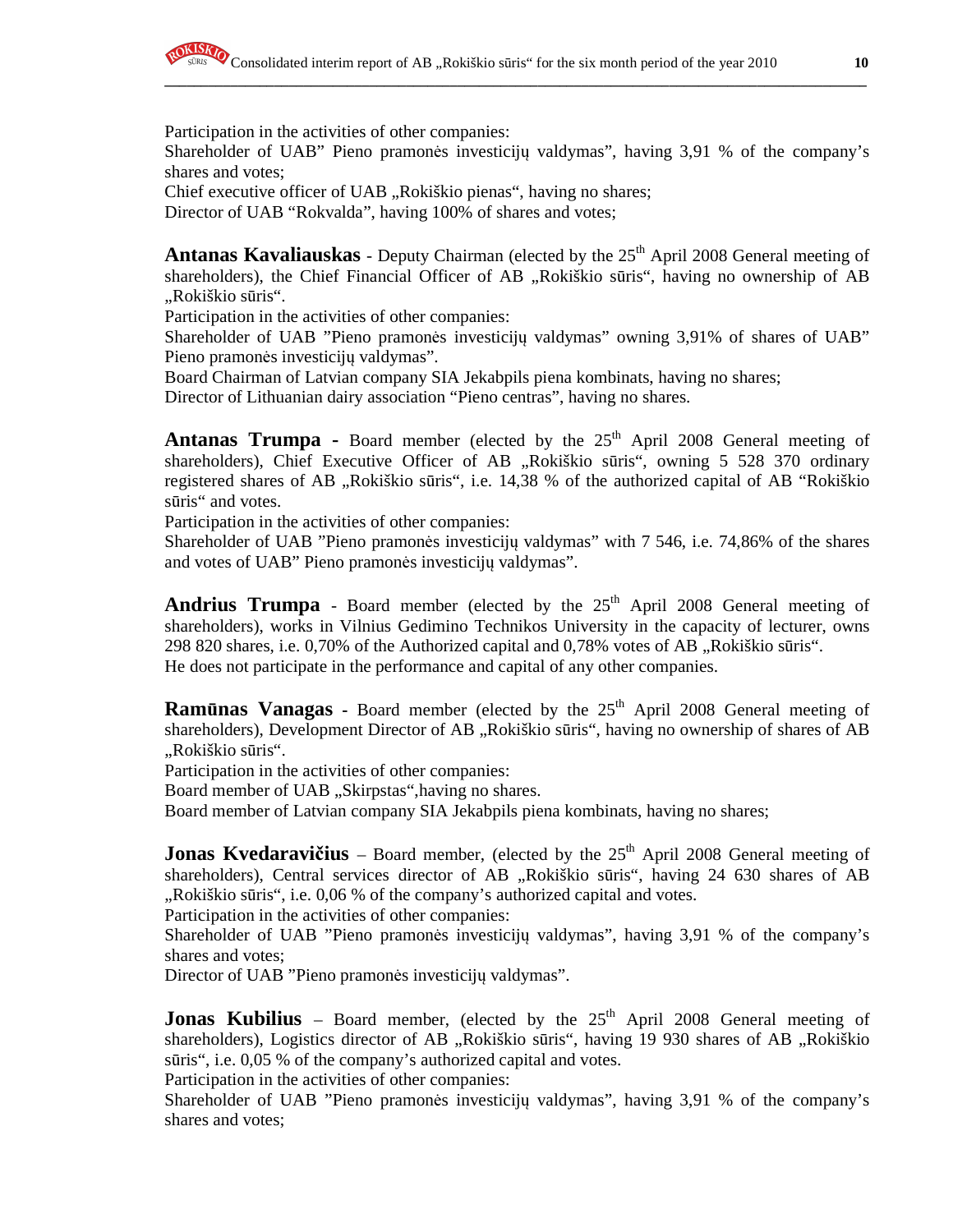**Evaldas Dikmonas** - Board member, (elected by the 25<sup>th</sup> April 2008 General meeting of shareholders), Procurement director of AB "Rokiškio sūris", having 2 165 shares of AB "Rokiškio sūris", i.e. 0,01 % of the company's authorized capital and votes.

**\_\_\_\_\_\_\_\_\_\_\_\_\_\_\_\_\_\_\_\_\_\_\_\_\_\_\_\_\_\_\_\_\_\_\_\_\_\_\_\_\_\_\_\_\_\_\_\_\_\_\_\_\_\_\_\_\_\_\_\_\_\_\_\_\_\_\_\_\_\_\_\_\_\_\_\_\_\_\_\_\_\_\_\_\_\_\_\_\_\_\_\_\_\_\_\_**

Participation in the activities of other companies:

Shareholder of UAB "Pieno pramonės investicijų valdymas", having 3,91 % of the company's shares and votes;

Board chairman of UAB "Skirpstas", having no shares.

Board member of Latvian company SIA Jekabpils piena kombinats, having no shares.

**Darius Norkus** - Board member, (elected by the 25<sup>th</sup> April 2008 General meeting of shareholders), Sales and Marketing director of AB "Rokiškio sūris", having no shares of the company.

Participation in the activities of other companies:

Shareholder of UAB "Pieno pramonės investicijų valdymas", having 3,91 % of the company's shares and votes;

Cadence period of the Board of Directors is 4 years. The cadence ends on  $25<sup>th</sup>$  April 2012.

### **Data on the company's manager (chief executive officer):**

**Antanas Trumpa -** owning 5 528 370 ordinary registered shares of AB "Rokiškio sūris", i.e. 14,38 % of the authorized capital of AB "Rokiškio sūris" and votes.

Participation in the activities of other companies:

Shareholder of UAB "Pieno pramonės investicijų valdymas" with 7 546, i.e. 74,86% of the shares and votes of UAB" Pieno pramonės investicijų valdymas".

# **Chief Financial Officer**:

**Antanas Kavaliauskas** - having no ownership of AB "Rokiškio sūris".

Participation in the activities of other companies:

Shareholder of UAB "Pieno pramonės investicijų valdymas" owning 3,91% of shares of UAB" Pieno pramonės investicijų valdymas".

Board Chairman of Latvian company SIA Jekabpils piena kombinats, having no shares;

Director of Lithuanian dairy association "Pieno centras", having no shares.

# **14. Employees**

### Group's structure of AB ,,Rokiškio sūris"

As at  $30<sup>th</sup>$  June 2010, the number of employees working for the group of AB , Rokiškio sūris" amounted to 1529 (listed number of employees).

There is a trade union operating in the company, and the employees sign a mutual employment contract with the company.

*The table shows average number of employees of Rokiškio s*ū*ris group and variation of salaries in six months 2009:*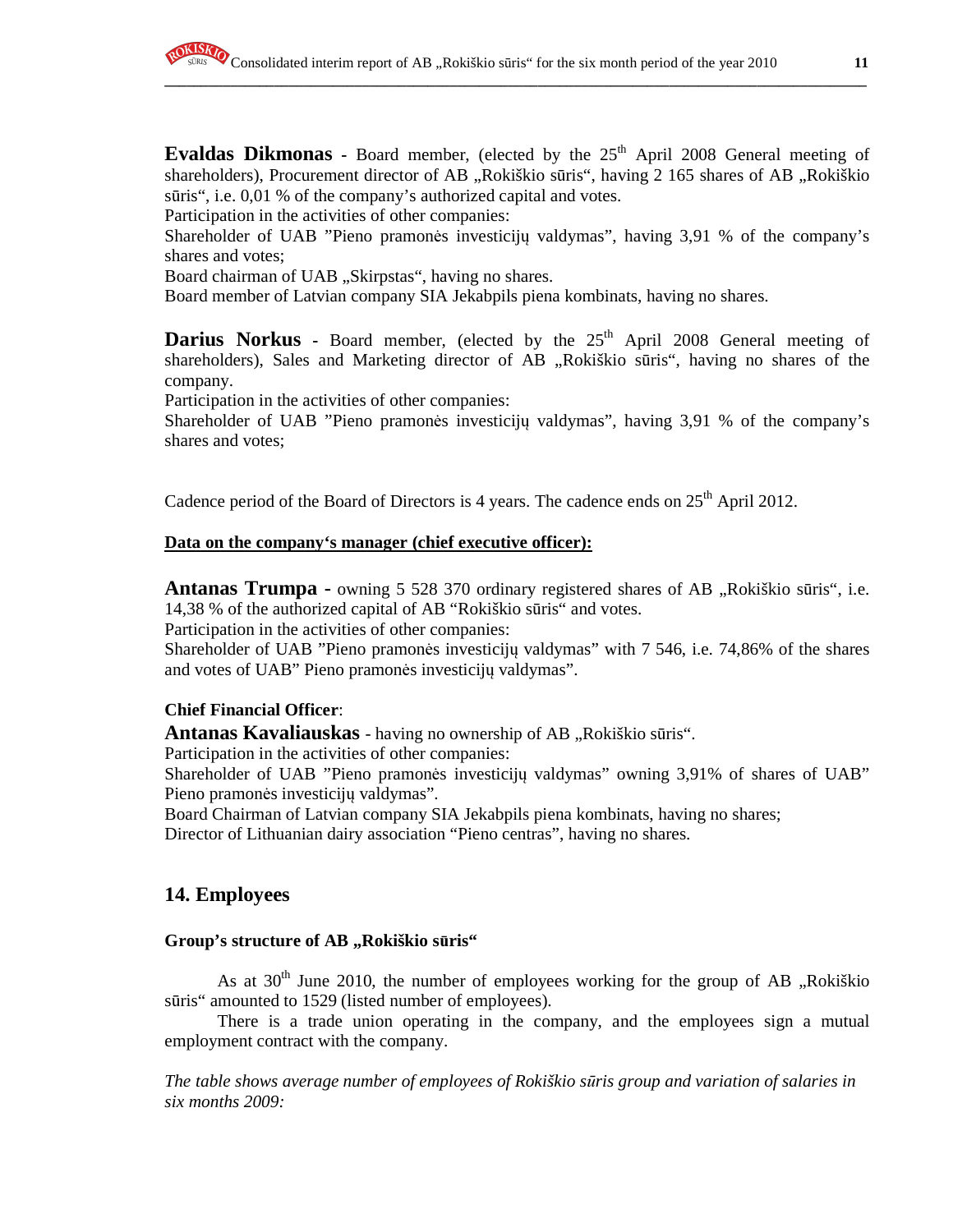| Average number of employees | 2009.12.31. | 2010.06.30. |
|-----------------------------|-------------|-------------|
| Total:                      | 1572        | 1529        |
| incl.<br>Managers           | 10          | 10          |
| Specialists                 | 156         | 155         |
| Workers                     | 1406        | 1364        |
|                             |             |             |
| Average monthly salary, Lt  | 2103        | 1969        |
| managers                    | 4026        | 3678        |
| specialists                 | 2332        | 2224        |
| workers                     | 2061        | 1919        |

*Education level of the employees working for Rokiskio suris* 

|                        | 2009.12.31 | 2010.06.30 |
|------------------------|------------|------------|
| <b>Education</b>       |            |            |
| University degree      | 125        | 125        |
| Special education      | 707        | 695        |
| High school            | 690        | 664        |
| Unfinished high school | 50         |            |

# **15. Up-to-date information on the publicly announced data**

• The 8th January 2010 Board of Directors of AB, Rokiskio suris" resolved:

1. Pursuing the resolution of the 31st August 2009 general meeting of shareholders of AB "Rokiskio suris" - to acquire up to 3.844.480 (three million eight hundred forty four thousand four hundred eighty) units of ordinary registered shares of AB "Rokiskio suris" LTL 1 (one) litas par value. (10 per cent of the authorized capital).

2. The price for purchase of own shares is set at LTL 2,50 (two litas 50 ct) per ordinary registered share of AB "Rokiskio suris".

3. Duration of purchase of own shares - 14 days. The shares will be purchased as from 13th January 2010 until 26th January 2010, via the official tender submarket of Securities Exchange NASDAQ OMX Vilnius.

4. In case the quantity of shares offered for purchase is greater than it is intended to buy, the amount of offered for purchase shares will be proportionally decreased.

- In the course of official tender as from  $13-01-2010$  to  $26-01-2010$  AB  $\ldots$  Rokiskio suris" purchased 60 units of own shares, and it makes 0,0002 % of the Company's Authorised Capital.
- The 19th February 2010 Board of Directors of AB "Rokiskio suris" resolved to establish an association together with other processors of agricultural production. Consequently, the joint stock company Rokiskio suris becomes one of the incorporators of juridical body - Association of Lithuanian Food Industrialists.
- Resolutions approved by the general meeting of shareholders of AB "Rokiskio suris" on 30th April 2010
- **1.** The Company's annual report for the year 2009.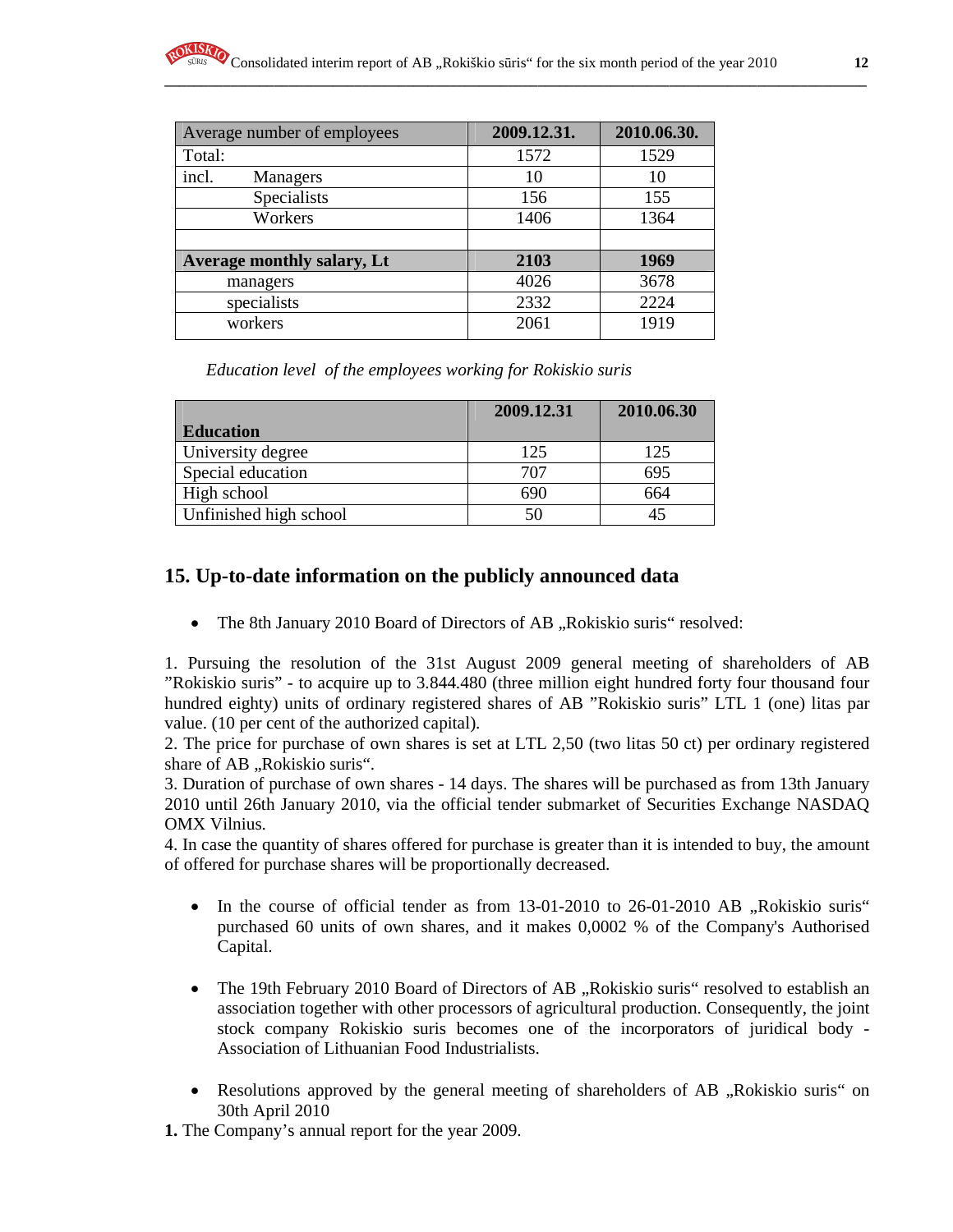To approve the annual report for the year 2009 of AB "Rokiškio sūris".

**2.** Auditor's findings regarding the consolidated financial reports and annual report. To approve the auditor's report.

**3.** The Audit Committee report.

To consider the report of the Audit Committee.

**4.** Approval of the company's consolidated financial accounting for the year 2009. To approve the consolidated financial reports for the year 2009.

**5.** Allocation of the profit of the Company of 2009.

To approve allocation of the profit of the Company of 2009.

| 1.  | Non-distributable profit (loss) at beginning of year | 68 993 thou LTL (19 982 thou EUR) |
|-----|------------------------------------------------------|-----------------------------------|
| 2.  | Approved by shareholders dividends related to the    |                                   |
|     | year 2008                                            |                                   |
| 3.  | Transfers to reserves provided by law                |                                   |
| 4.  | Profit share transferred to reserves for acquisition |                                   |
|     | of own shares                                        |                                   |
| 5.  | Non-distributable profit (loss) at beginning of year | 68 993 thou LTL (19 982 thou EUR) |
|     | after dividend payout and transfer to reserves       |                                   |
| 6.  | Net profit (loss) of fiscal year                     | 14 748 thou LTL (4 271 thou EUR)  |
| 7.  | Distributable profit (loss)                          | 83 741 thou LTL (24 253 thou EUR) |
| 8.  | Profit share for mandatory reserve                   | thou LTL (105 thou EUR)<br>364    |
| 9.  | Profit share for acquisition of treasury shares      | 15 000 thou LTL (4 344 thou EUR)  |
| 10. | Profit share for other reserves                      |                                   |
| 11. | Profit share for dividend payout                     | 3 844 thou LTL (1 113 thou EUR)   |
| 12. | Profit share for annual payments (tantiemes) to the  | 2 998 thou LTL (868 thou EUR)     |
|     | Board of Directors, employee bonuses and other       |                                   |
| 13. | Non-distributable profit (loss) at end of year       | 61 535 thou LTL (17 822 thou EUR) |
|     |                                                      |                                   |

As for the year 2009, it shall be allocated LTL 3.844.483,40 (EUR 1.113.439,35), i.e. LTL 0,10 (EUR 0,029) per share (before tax).

**6.** Election of the Company's auditor and establishment of payment conditions.

To appoint UAB "PriceWaterhouseCoopers" as an Auditor of JSC Rokiskio suris. The Board of Directors shall establish the fee for the auditor's work. The Company's Chief Executive Officer shall sign a contract with the auditor.

**7.** Regarding purchase of own shares.

1) To purchase up to 10 per cent of own shares.

2) Purpose of acquisition of own shares – maintain and increase the price of the company's shares.

3) Period during which the company may purchase own shares - 18 months from the approval of resolution.

4) Maximal purchase price per share set as – LTL 12, minimal purchase price per share is set equally to nominal value of share – LTL 1.

5) Minimal sales price per share of the treasury shares is equal to the price at which the shares were purchased.